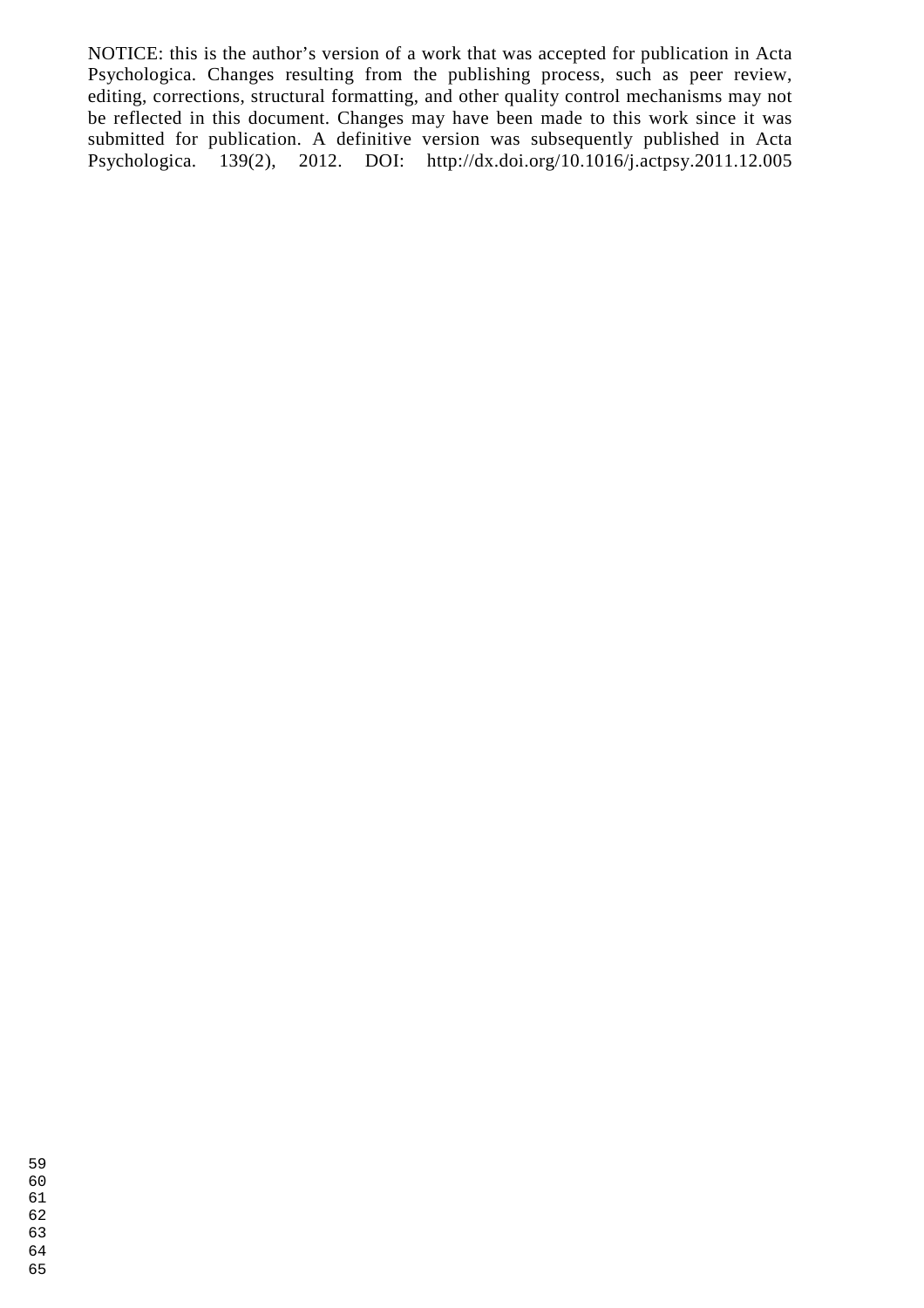# Neurocognitive Control in Dance Perception and Performance

<sup>7</sup> Bettina Bläsing<sup>1</sup>, Beatriz Calvo-Merino<sup>2</sup>, Emily S. Cross<sup>3</sup>, Corinne Jola<sup>4</sup>,

<sup>9</sup><br>Juliane Honisch<sup>5</sup> and Catherine J. Stevens<sup>6</sup>

<sup>1</sup> Department of Sport Science and Center of Excellence Cognitive Interaction Technology

(CITEC), Bielefeld University, Germany

<sup>2</sup> Department of Psychology, Universidad Complutense Madrid, Spain and Department of

Psychology, City University, London, United Kingdom

<sup>3</sup> Department of Social & Cultural Psychology, Radboud University Nijmegen, The

Netherlands and School of Psychology, Bangor University, Gwynedd, United Kingdom

<sup>4</sup>Department of Psychology, University of Surrey, United Kingdom

 $<sup>5</sup>$  Department of Psychology, University of Birmingham, United Kingdom</sup>

<sup>6</sup>MARCS Auditory Laboratories and School of Psychology, University of Western Sydney,

36<br>Australia

Running Head: Neurocognitive control in dance

Address for correspondence:

- Dr. Bettina Bläsing
- 51 Neurocognition and Action Research Group
- Department of Sport Science
- Bielefeld University
- PB 100131
- 33501 Bielefeld
- Germany
- Email: bettina.blaesing@uni-bielefeld.de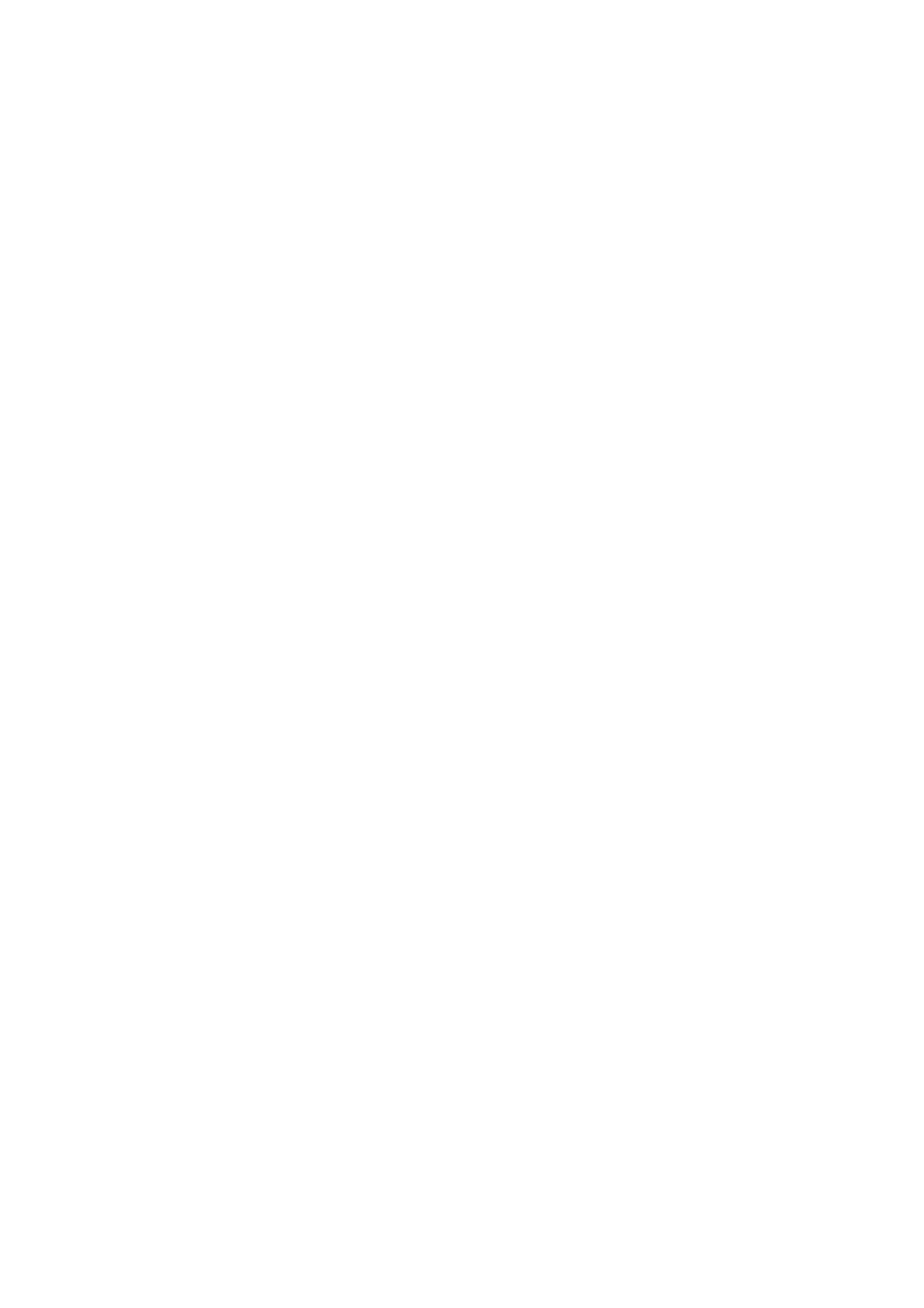#### Abstract

Dance is a rich source of material for researchers interested in the integration of movement and cognition. The multiple aspects of embodied cognition involved in performing and perceiving dance have inspired scientists to use dance as a means for studying motor control, expertise, and action-perception links. The aim of this review is to present basic research on cognitive and neural processes implicated in the execution, expression, and observation of dance, and to bring into relief contemporary issues and open research questions. The review addresses six topics: 1) dancers' exemplary *motor control*, in terms of postural control, equilibrium maintenance, and stabilization; 2) how dancers' *timing and on-line synchronization* are influenced by attention demands and motor experience; 3) the critical roles played by *sequence learning and memory*; 4) how dancers make strategic use of *visual and motor imagery;* 5) the insights into the neural coupling between action and perception yielded through exploration of the brain architecture mediating dance observation; and 6) a *neuroaesthetics* perspective that sheds new light on the way audiences perceive and evaluate dance expression. Current and emerging issues are presented regarding future directions that will facilitate the ongoing dialogue between science and dance.

#### *Keywords*

Motor control, memory, action observation network, imagery, motor simulation, synchronization, aesthetics.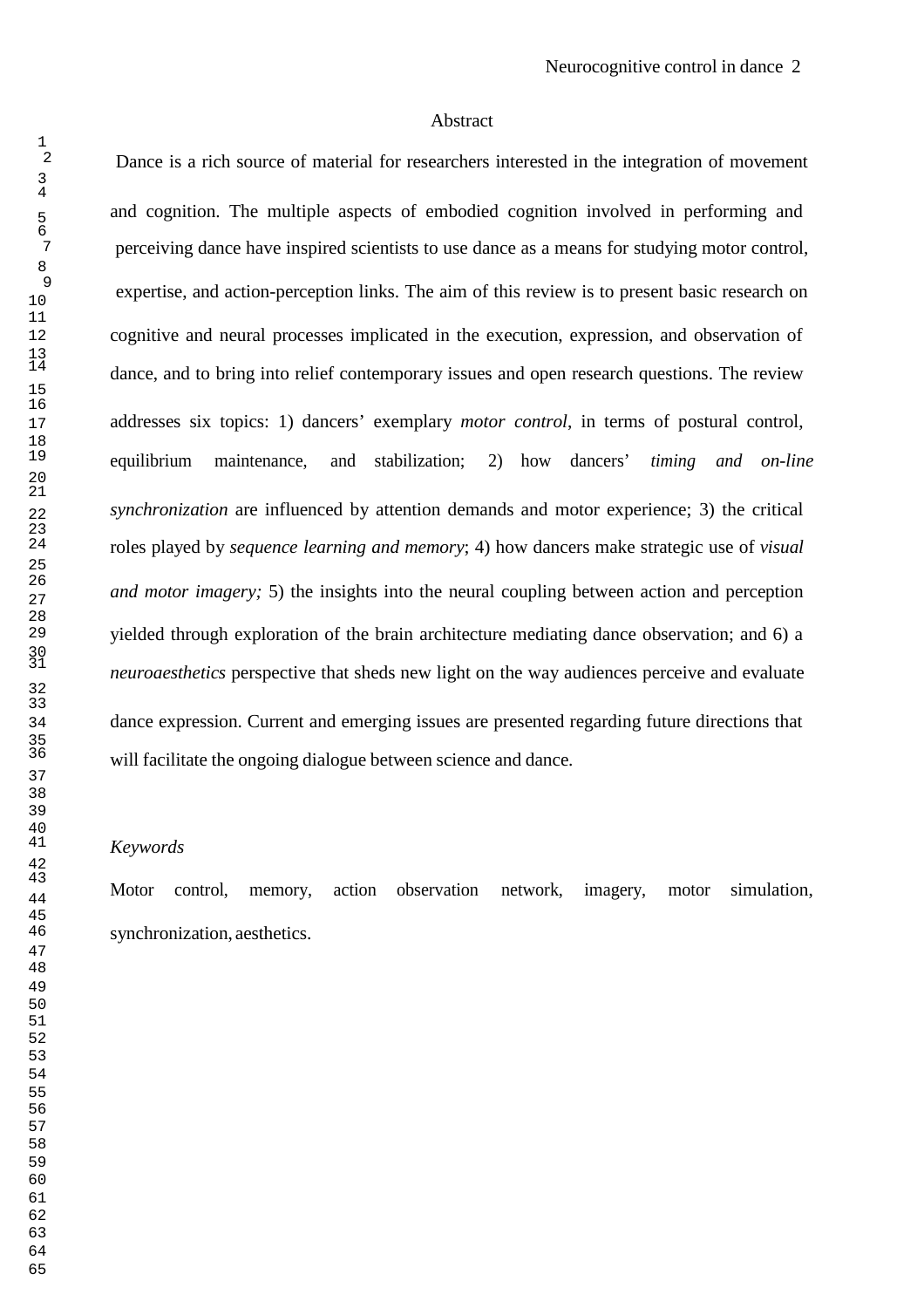# *Highlights*

- 1. Dance is a valuable source for studying the integration of movement and cognition.
- 2. Dance expertise involves motor control, memory for movement, strategic use of imagery, and synchronization.
- 3. Neural correlates of dance observation yield insight into action-perception coupling and a perceiver's aesthetic experience of watching dance.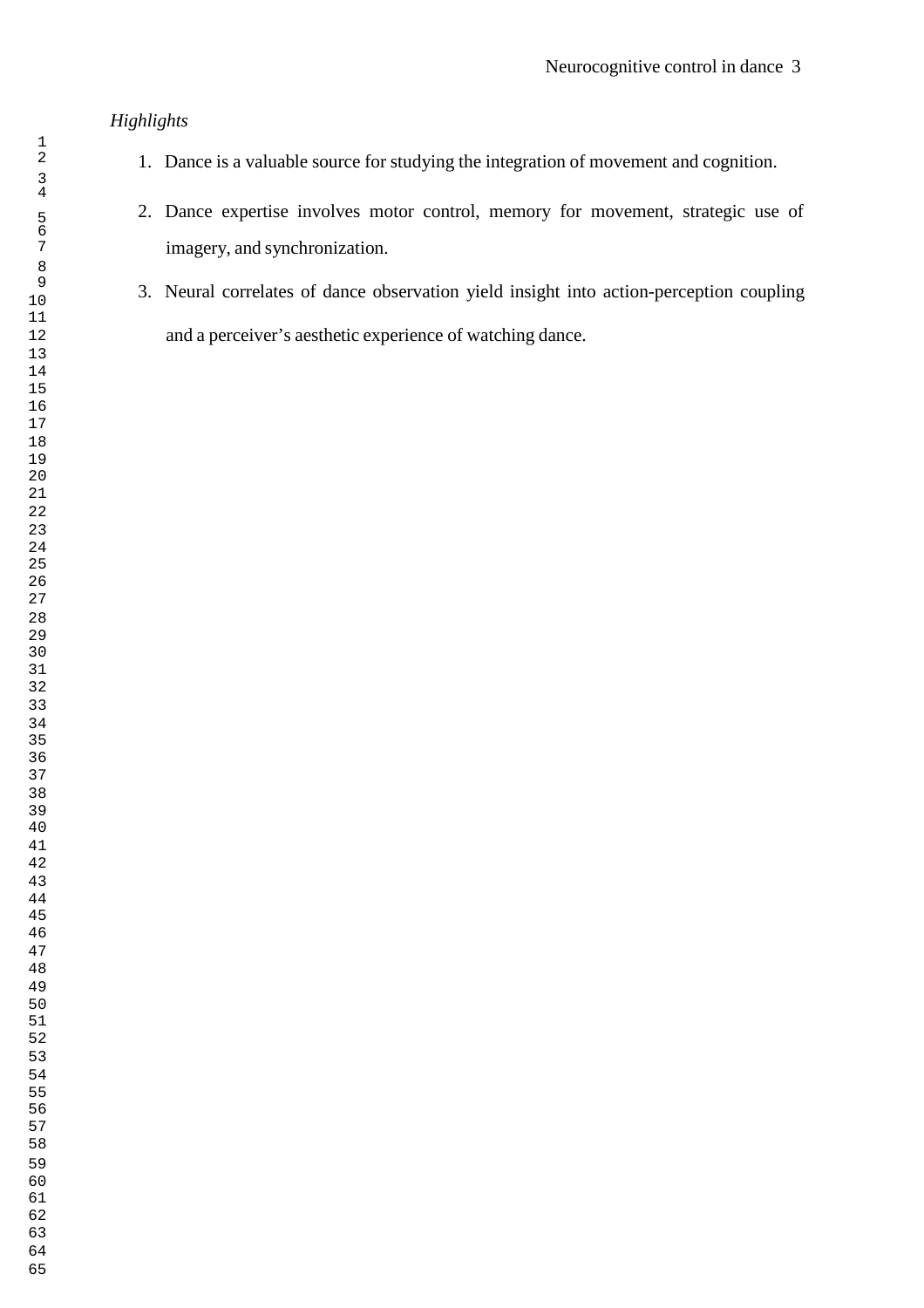Neurocognitive Control in Dance Perception and Performance

Dance is a universal form of human expression that has been cultivated into various forms and functions (Hanna, 1979). Its origin is intrinsically linked to social interactions (Brown, Cronk, Grochow, Jacobson, Liu, Popovic, et al., 2005), and it has been thought to exist in similar forms universally across cultures (Grahn & McAuley, 2009; Phillips-Silver,

Toiviainen, Gosselin, Piche, Nozaradan, Palmer, & Peretiz, 2011; Stehle, 1997). With the evolution of human societies, the characteristics of dance and dancers have changed over time (Daprati, Iosa, & Haggard, 2009), but typically, dance is associated with one or multiple bodies moving in a specified rhythmical manner with or without music. Dance expertise can be acquired to different degrees of professionalism, often judged according to the performers' physical virtuosity in terms of limb coordination, flexibility, and strength, as well as other performative and aesthetic elements that are more subjectively determined. These latter components are the ones that make the dancer distinguishable from other motor experts such as athletes or martial artists (Yarrow, Brown, & Krakauer, 2009), and they are crucial for psychology and neuroscience studies that aim to investigate the integration of physical virtuosity with aesthetic, affective, communicative and social elements. Both the physical and the artistic demands of dance require manifold cognitive abilities that can be studied using behavioral and neuroscientific methods (Bläsing, Puttke & Schack, 2010).

Dancers, for example, must learn complex movement sequences by efficiently reproducing movements they observe, which can include the transfer of visual and verbal information into motor action. Dancers modify movements with respect to direction in space, speed, rhythm, and amplitude, and express them precisely as observed from the choreographer's

> demonstration or in a modified form, depending on the choreographer's wishes. Further, dancers refine movements according to aesthetic and expressive affordances of the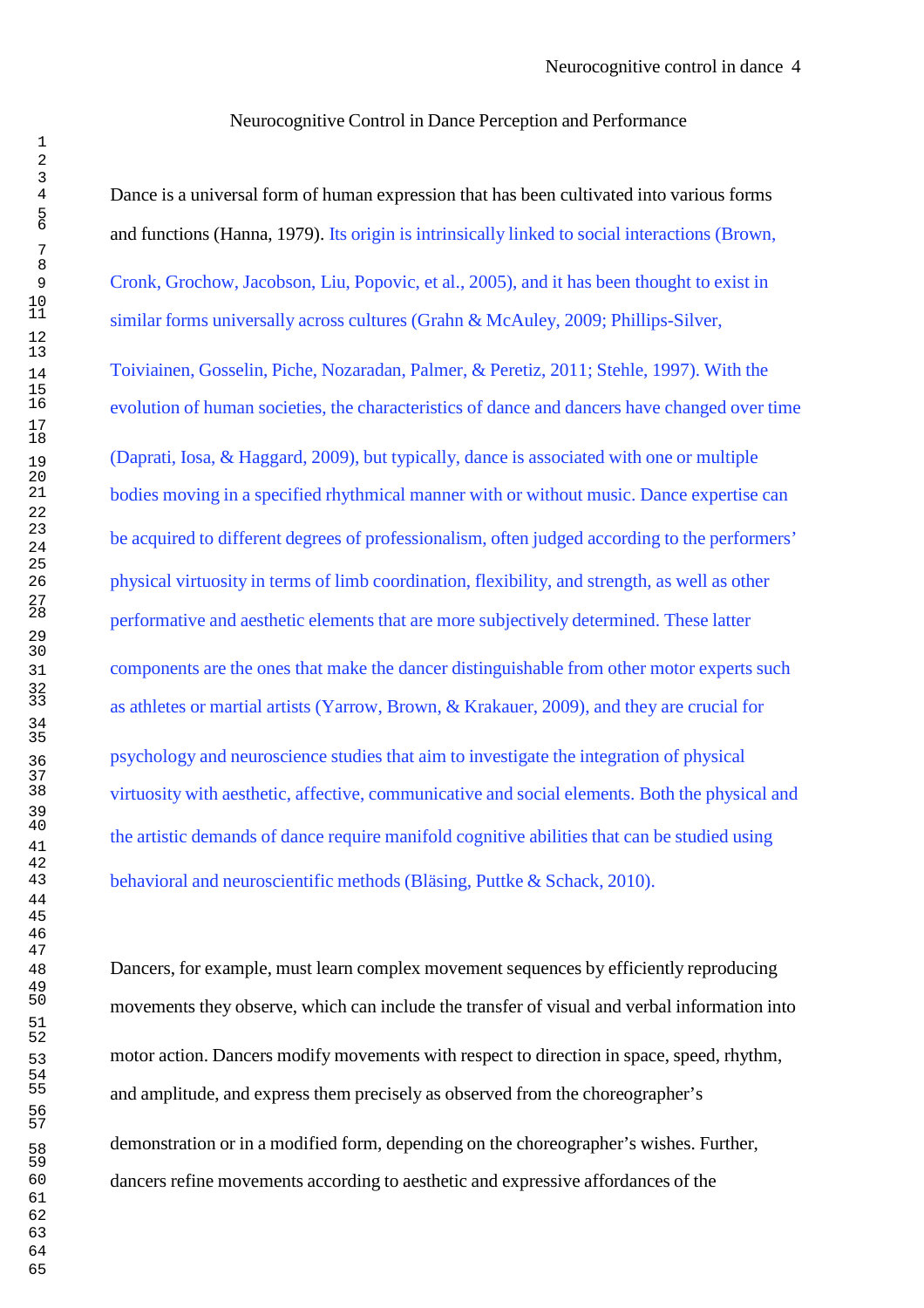choreographer and/or the dance style. When dancing in an ensemble, dancers must remain attentive to their fellow dancers in order to synchronize their movement. Thus dancers are required to generate, observe, execute, and coordinate complex movement patterns demanding the integration of physical and cognitive skills. Dancers' expertise in several movement-related tasks including movement exploration, rehearsal, and performance, can be investigated using experimental methods.

This review examines a number of basic research findings in those areas of dance that can contribute to our understanding of the complex processes required to coordinate the brain and body in highly-skilled action performance and perception. In particular, we review research on cognitive and neural processes implicated in the generation, execution, expression, and observation of dance movements by the dancer and dance spectator. Further, we bring into relief contemporary issues and open research questions in this domain. Along these lines, we ask in what way the study of dance contributes to advancements in knowledge of human cognition and behavior. We examine the scientific validity of using dance-related stimuli and dancers' expertise in order to investigate the nature of the various processes involved in such highly sophisticated motor and cognitive skills. In the spirit of "artscience" (Edwards, 2008) the review may also prompt questions from dance that provoke new ideas and approaches in cognitive science and that ultimately have mutually beneficial outcomes.

From "toe to head", we begin by considering processes of motor control, specifically how dancers maintain balance (equilibrium) in difficult postures, such as in pointe work for female ballet dancers, or in pirouette turns on one leg. The way dancers synchronize their movements 56 with a dance partner, dance ensemble, or a musical beat, is then reviewed. Next, we consider the strategic use of dance sequences as stimuli to shed light on memory encoding, followed by research into visual and motor imagery for dance and in dancers. The close coupling of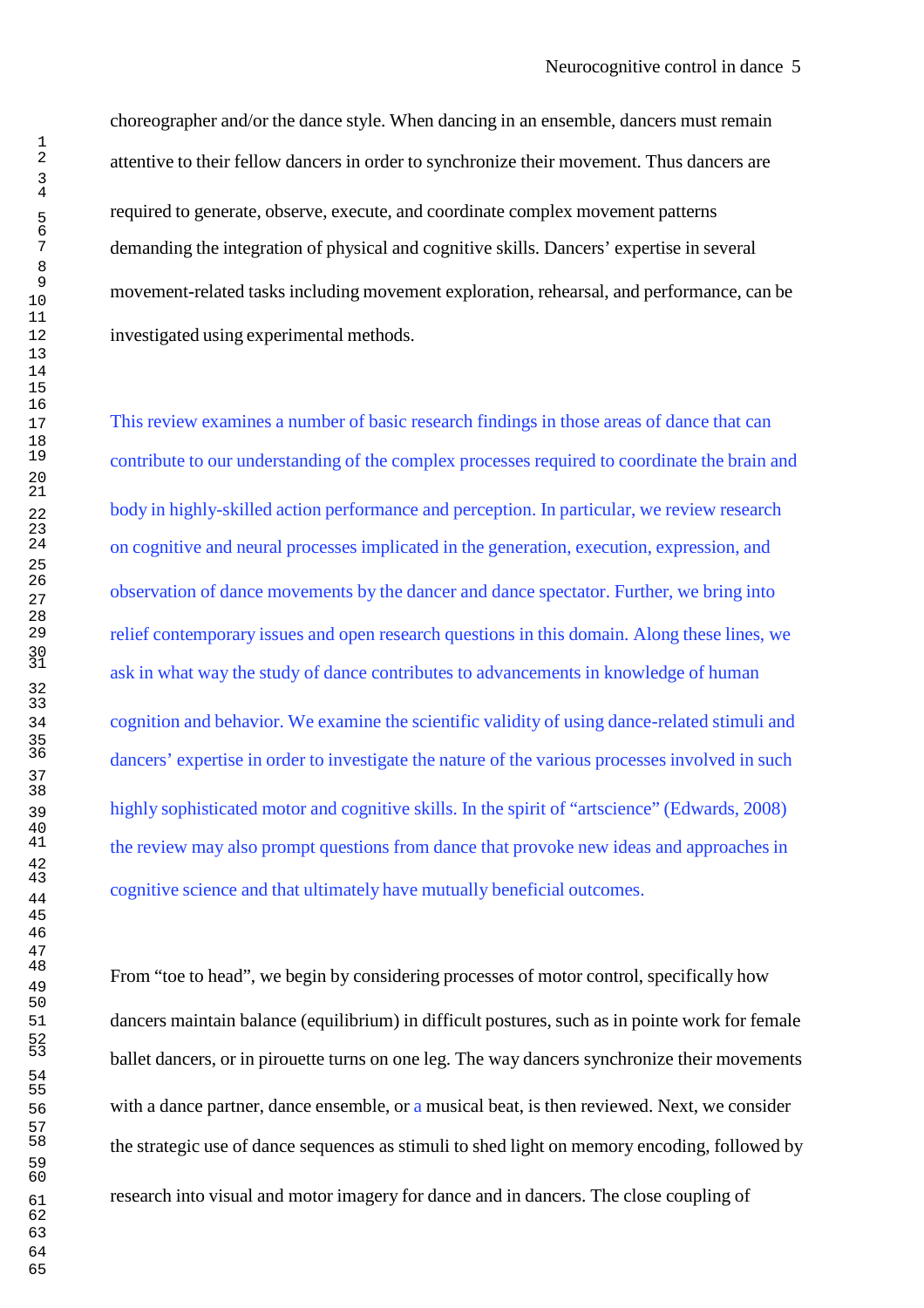perception and action in observing and in performing dance is then discussed with particular attention given to the neural substrates involved in these processes. Finally, research from the nascent field of dance neuroaesthetics is introduced, with attention focused on what can be learned from the relationship between the dance creator and the dance spectator.

#### *1. Motor Control*

The increased demand for verticality of ballet postures (Daprati et al., 2009) puts strenuous requirements on female ballet dancers' flexibility, strength, and balance. One may thus assume that dancers show enhanced abilities in posture control and equilibrium maintenance as a vital part of their expertise. A number of studies have investigated the cognitive control functions that underlie dancers' exceptional physical skill, with a focus on the learning and maintenance of these control functions, and how they may affect other sensorimotor processes.

#### *1.1 Control of Equilibrium and Posture*

Dance training enhances sensorimotor control functions underlying static as well as dynamic equilibrium. For example, classically-trained dancers exhibit better postural control (Rein, Fabian, Zwipp, Rammelt, & Weindel, 2011), can maintain given postures for longer durations (Crotts, Thompson, Nahom, Ryan, & Newton, 1996), and show more vertical alignment during stepping than non-dancers (Chatfield, Krasnow, Herman, & Blessing, 2007). Several studies revealed better balance skills in dancers compared to non-dancers (Golomer, Dupui,  $\&$ Monod, 1997a,b; Golomer, Cremieux, Dupui, Isableu, & Ohlmann 1999a), in adult dancers compared to younger and less experienced dancers (Bruyneel, Mesure, Paré, & Bertrand, 2010), and in female compared to male dancers in equilibrium reactions (Golomer et al., 1997b). Even short episodes of breakdance training have been found to increase balance skills in young amateurs (Ricotti & Ravaschio, 2011).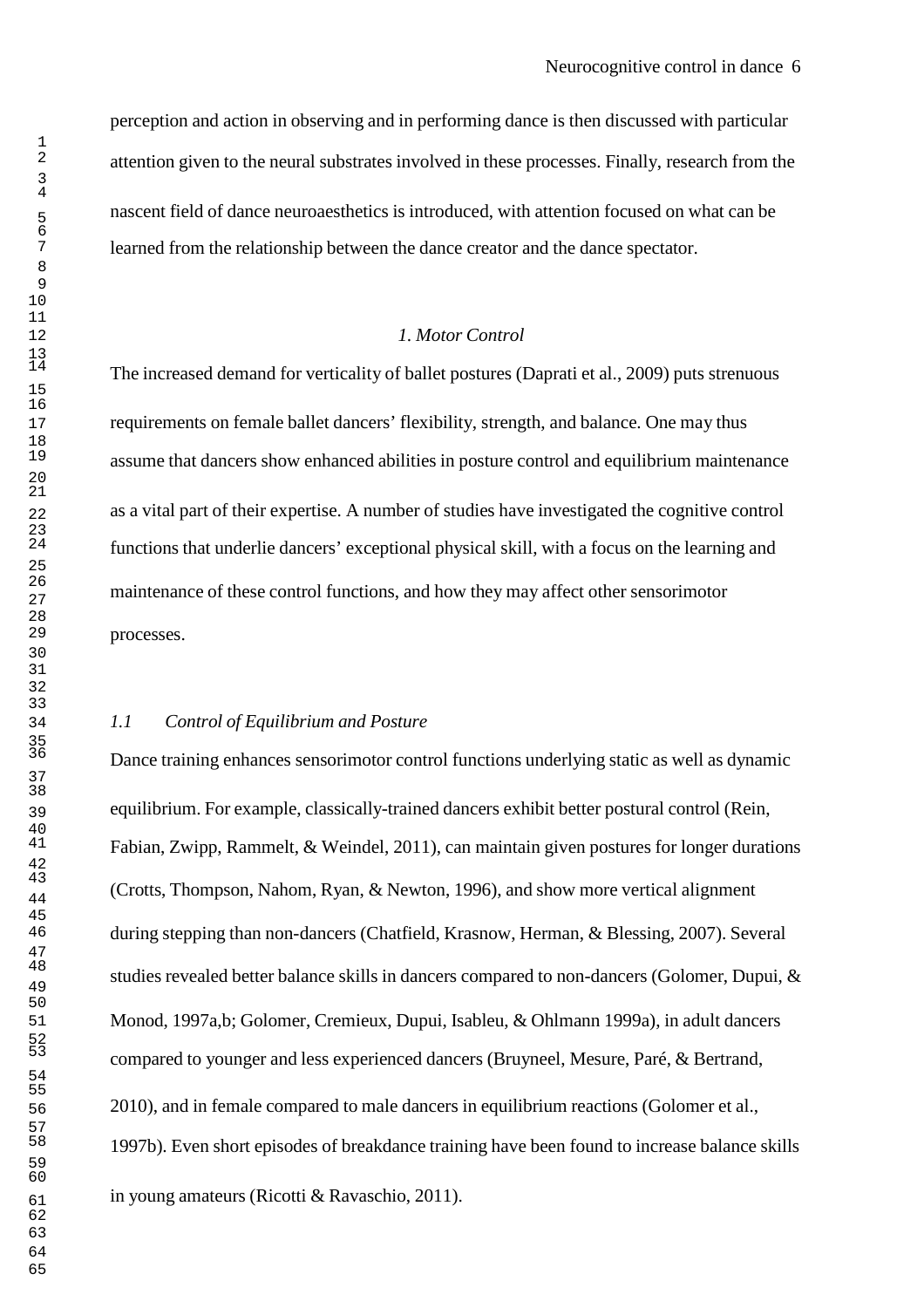Intriguingly, with increased proficiency in dance, somatosensory functions appear to improve with physical training, leading to a changed balance of the individual senses in multimodal 7 processing. For example, enhanced proprioceptive skills associated with dancers' heightened <sup>9</sup>posture control have been suggested to interfere with other sensory processes such as vision 12 (Golomer et al., 1999a; Jola, Davis, & Haggard, 2011). Dance training has been claimed to increase the relative influence of somatosensation and to shift sensorimotor dominance from 17 vision to proprioception (e.g., Golomer & Dupui, 2000). Therefore, skilled dancers should have a more accurate position sense based on proprioceptive information, and should rely more on proprioception than on vision compared to non-dancers. Empirical evidence for this hypothesis has been found for dynamic equilibrium tasks among professional ballet dancers <sup>26</sup>(Golomer & Dupui, 2000), and for position-matching tasks involving matching the hand location in space (Jola, Davis, & Haggard, 2011; Ramsay & Riddoch, 2001). In the latter, dancers performed significantly better than controls when only proprioceptive information 34 was available. Surprisingly, however, dancers seemed to rely more on proprioception even when vision was available, leading to a tendency toward higher error rates in the vision-only 39 condition, in which controls are generally more accurate.

In contrast, studies using static equilibrium tasks showed that dancers' balance strategies 46 relate the regulation of self-motion to visual information rather than to somatosensation. Hence, in balance tasks with closed eyes, dancers perform no better than controls (Hugel, Cadopi, Kohler & Perrin, 1999; Golomer, Dupui, Sereni, & Monod 1999b) and worse than judo experts (Perrin, Deviterne, Hugel & Perrot 2002). Nevertheless, dancers' dynamic 56 patterns of postural sway are modulated by visual input in different ways from those of nondancers. Dancers' sway patterns while standing on a foam surface with their eyes closed were 61 found to be more stationary (showing lower trend) and less regular, stable and complex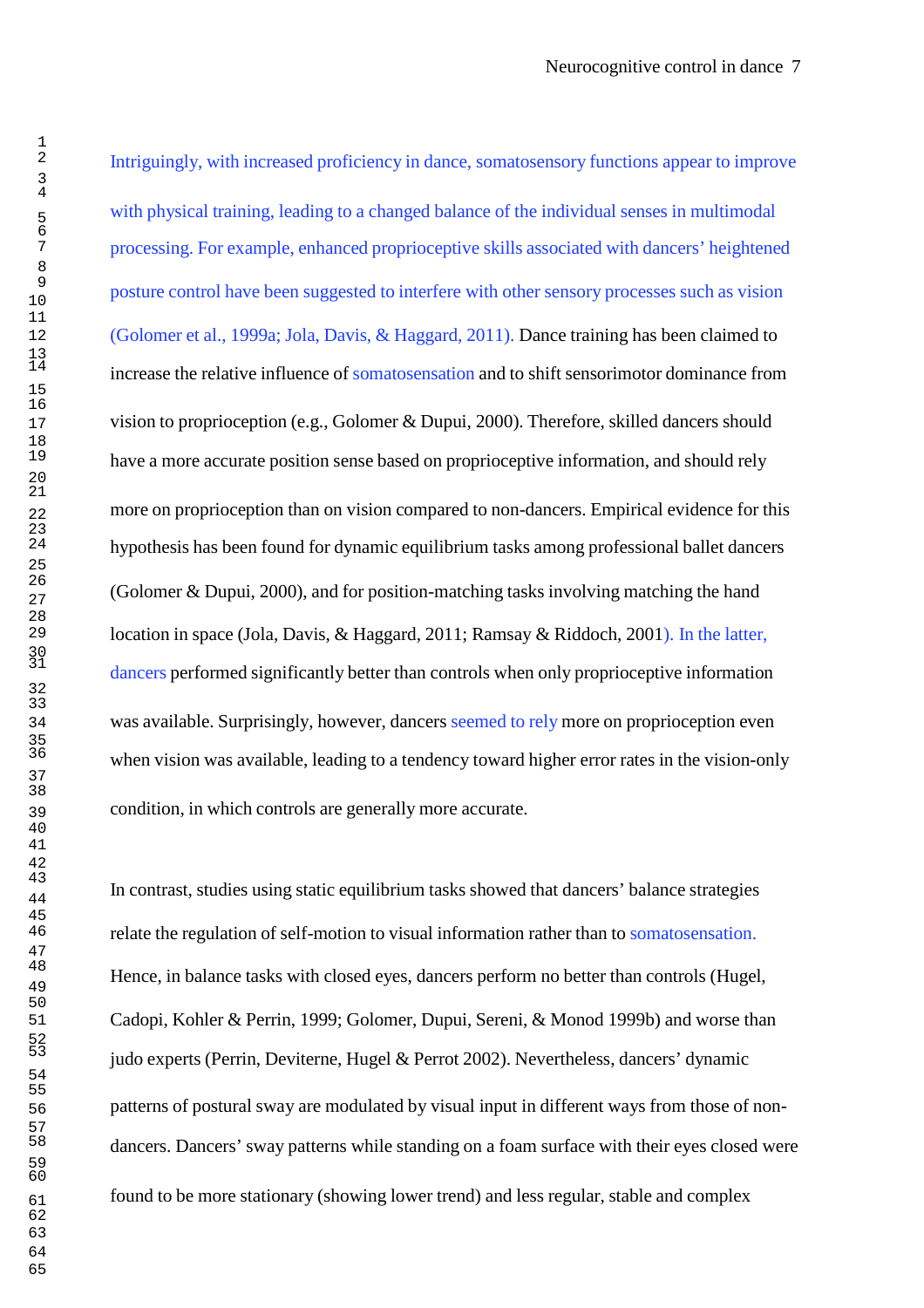(lower recurrence, mathematical stability, and entropy) than those of track athletes (Schmit, Regis, & Riley, 2005). While dancers generally showed smaller pitch sway oscillations than untrained controls, pitch and roll sway were increased in dancers standing on one leg with the left hemifield occluded, whereas only pitch sway was increased in untrained controls under the same conditions (Golomer, Mbongo, Toussaint, Cadiou & Israel, 2010).

These findings suggest that sensory control strategies might be task-specific, and that dance 17 training enhances the relative influence of somatosensation, specifically proprioception, on multimodal integration for dynamic equilibrium tasks and position-matching, but not for static equilibrium tasks. Taken together, these studies demonstrate that basic functions underlying the control of equilibrium, posture, and sway are sensitive to training effects, and that dance training has the potential to stabilize and align dancers' performance via these functions. The roles of individual sensory modalities in multimodal integration, especially relative influences of vision and somatosensation deserve further clarification. Such research could focus on issues such as contributions of individual sensory modalities and their integration in balance and posture control. A subsequent question that emerges asks how multimodal integration is modified by dance training.

#### *1.2 Control of Complex Movements*

The apparently effortless performance of highly demanding moves is a characteristic of skilled dance experts. Dancers achieve this goal by optimizing motor synergies and consequently reducing energy costs in terms of force and muscle tension. In general, kinematic analysis shows that classical dancers have the ability to efficiently combine movements of related joints into single motor synergies, thus reducing the number of degrees of freedom at the level of neuronal control. This leads to highly accurate reproduction of the orientation and shape of the required trajectories (Thullier & Moufti, 2004; Wilson, Lim, &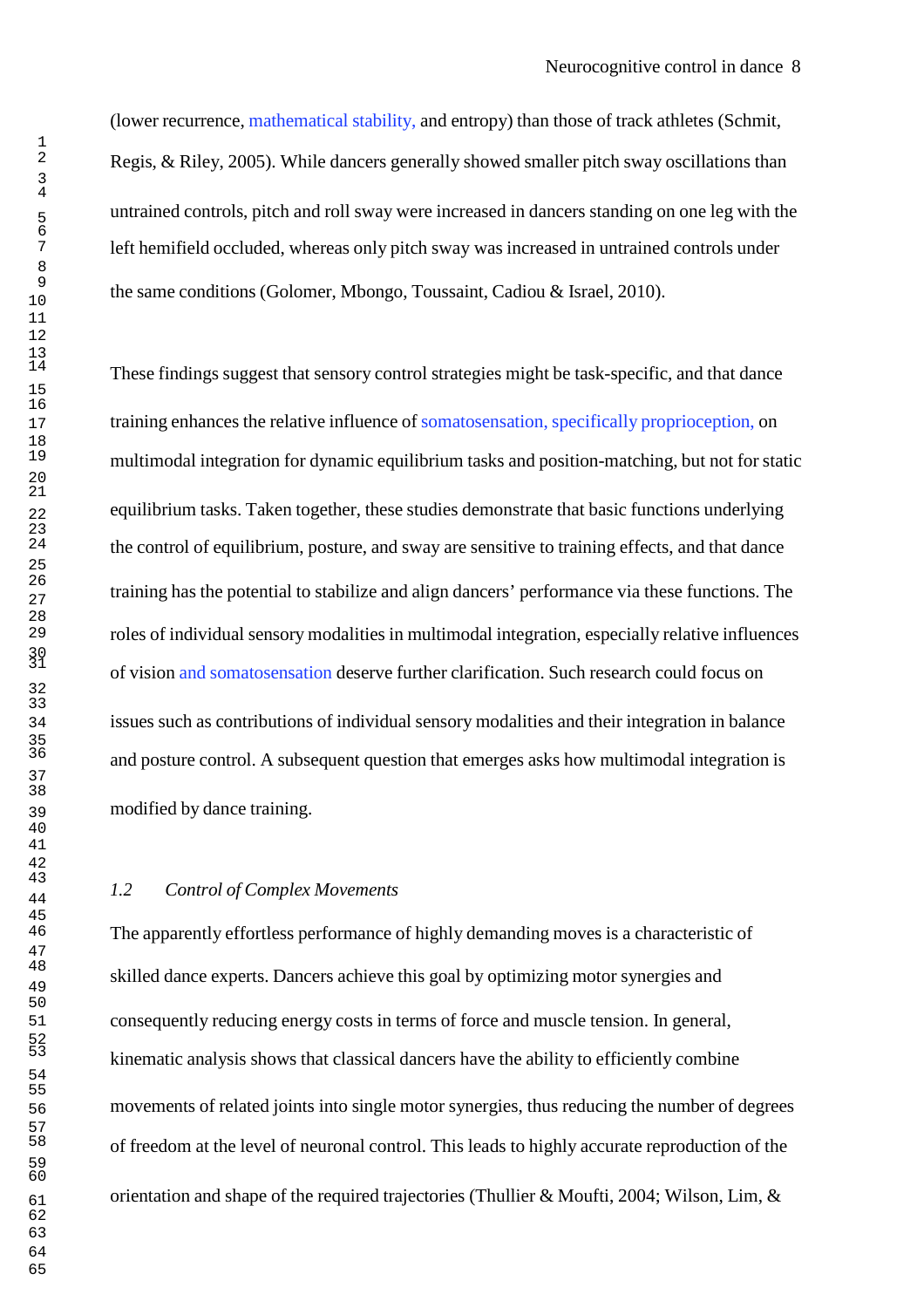Kwon, 2004). Lepelley, Thullier, Koral, and Lestienne (2006) found that skilled ballet dancers selectively applied minimal muscle tension at the reversal point of ballistic leg movements from their classical repertoire, even though torque was maximal in this position.

Whole body rotations, especially unipedal turns such as pirouettes, require stabilization of the turning axis through the supporting leg, as well as alignment of shoulders and hips over the same axis. Skilled dancers, in contrast to controls, were capable of maintaining shoulders and hips en bloc during different kinds of turns, independent of turning direction and laterality of the supporting leg (Golomer, Toussaint, Bouillette, & Keller, 2009b). The ability to control unipedal turns also depends on the starting posture, and dancers have been found to optimize the relation of foot distance and weight distribution during the preparation of the turn (Sugano & Laws, 2002).

Interestingly, individual preference for turning direction might strongly influence dancers' skills in performing whole body turns. A rightward turning bias has been described for adult ballet dancers (Golomer, Rosey, Dizac, Mertz & Fagard, 2009a; Starosta, 2000), whereas untrained controls predominantly showed a leftward turning bias and a weaker dependency between turning bias and leg preference than dancers (Golomer et al., 2009a). From these results it has been concluded that turning bias is sensitive to training effects and that dancers who are specifically trained for symmetry of movement can partly counterbalance such biases. Empirical findings seem to suggest that classical dance training induces a rightward turning tendency; however, it cannot be excluded that individuals with a natural rightward turning bias are more likely to become dancers.

As shown in this section, research investigating the control of specific dance movements revealed dancers' skills in optimizing motor synergies, which leads to reduced muscle tension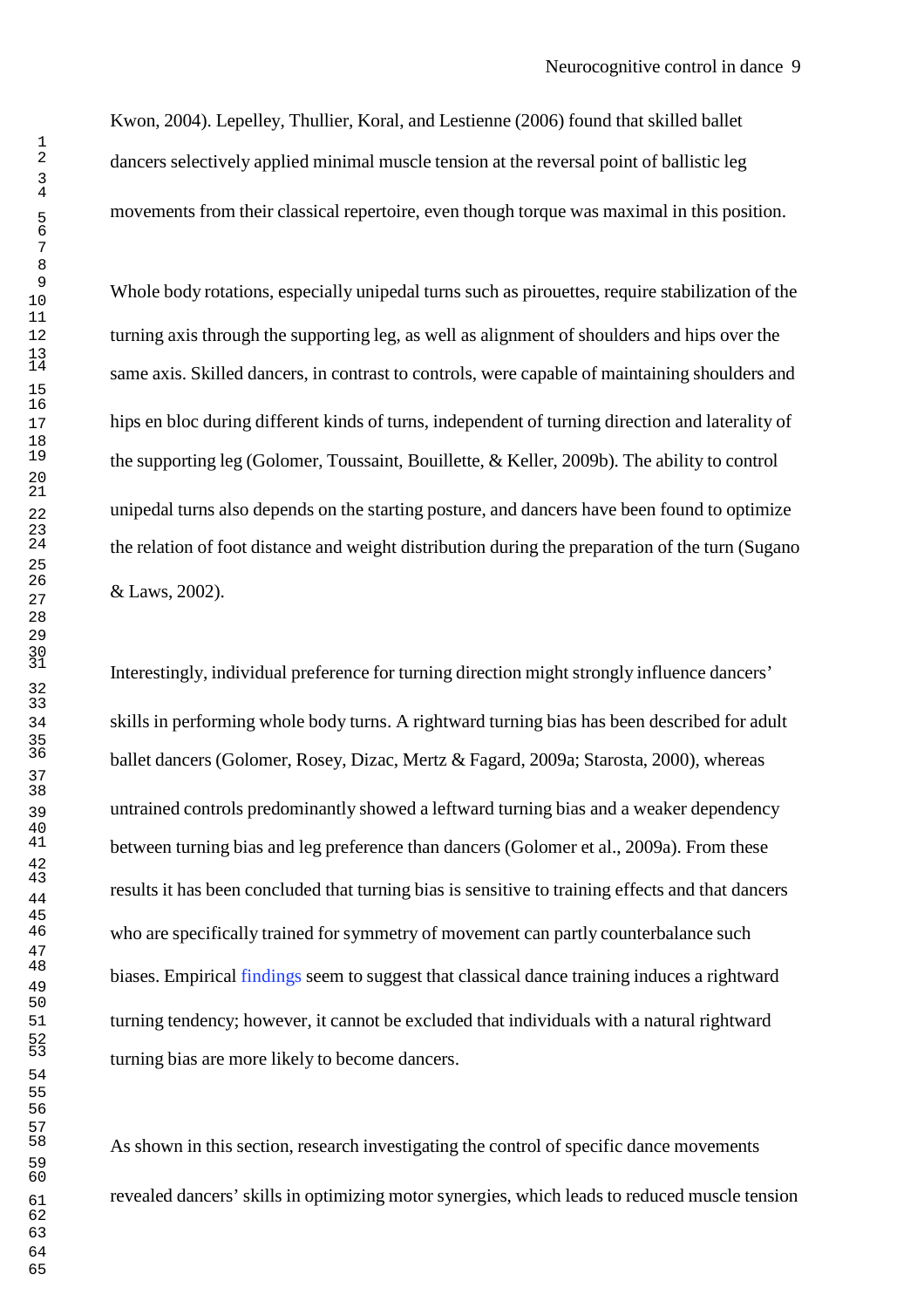and increased accuracy of movement. For rotational movements, dancers seem to develop 2 specific strategies to stabilize the turning axis and to overcome individual turning biases. <sup>5</sup>Current research issues include the adaptation of neurocognitive control functions to dancers' 7 modified physical abilities, and to challenges such as increased flexibility, efficient patterns of muscle activation, and coordination of novel movements. We should ask how cognitive strategies utilize these functions to advance performance even further, and how such strategies can be acquired during training.

Taken together, the studies presented here show that dance training has the potential to 22 influence basic functions underlying motor control, including multimodal integration as well as posture and equilibrium control, facilitating the performance of complex movements via dancers' special skills in body alignment and balance tasks. Building up on these conditions, dancers can apply specific strategies such as the optimization of motor synergies when executing complicated movement combinations, jumps or turns. Crucially, dancers often develop and apply these strategies in an explicit way that requires attentional processes and makes them accessible for higher cognitive processes, such as the use of imagery, and 39 adaptable to external acoustic or visual cues. Therefore, even though dancers' movement expertise can be examined and described via biomechanical measures (see Krasnow, Wilmerding, Stecyk, Wyon, & Koutedakis, 2011), physical skills in dance can hardly be 46 regarded separatedly from the cognitive functions and strategies that enable dancers to make use of them in a way that makes dance an art form.

### <sup>53</sup>*2. Timing and Synchronization in Dance Performance*

56 One crucial aspect in any dance performance is timing, which refers to either the synchronization of one's movements to those of another dance partner or to the beat of 61 accompanying music. For example, two dancers in a dance ensemble may start a movement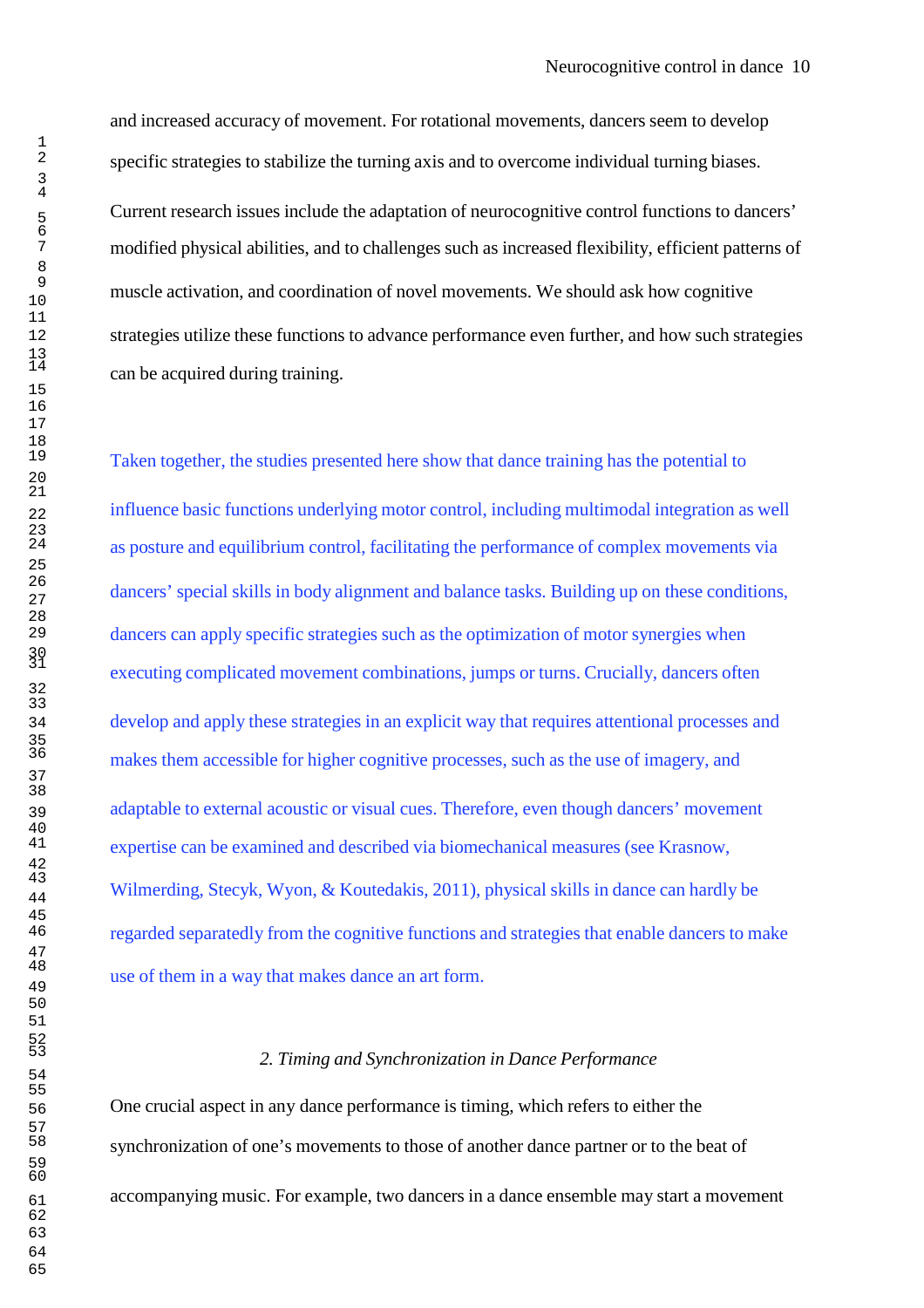sequence at the same time, follow a dynamic path which refers to the speed and the trajectory of the movement, and finish the sequence at the same time. Even in a dance piece that has been newly choreographed by semi-professional dancers, performance with the accompanying soundscape versus performance in silence can elicit a difference in timing across a four-minute piece of only 5% (Stevens, Schubert, Wang, Kross, & Halovic, 2009). This negligible variation appears more related to memory lapse than to a miscalibrated internal clock.

Attention is an important factor involved in maintaining synchrony in dance. Minvielle-Moncla, Audiffren, Macar and Vallet (2008) investigated attentional demands of complex dance sequences and the effects of choreographic complexity on dancers' timing in solo performances, showing that short walking distances as well as high movement complexity increased timing errors due to interference with dancers' attention. As there are observable effects of attention on individual performance, attentional demands in ensemble scenarios are likely even more complex due to the need for synchrony with other dancers. A first step into exploring the dynamics of dance ensemble performance was made by Maduell and Wing (2007), who provided a detailed feedback model with hierarchical control structures in terms of connected networks to simulate the dynamic interaction between members of a flamenco ensemble. Different degrees of control between ensemble members suggested the use of distinct attentional strategies for integrating information from other members based on the member's status within the ensemble. Musical cues have been shown to indicate the appropriateness of specific moves at specific points, but physical contact between dancers facilitates accuracy timing and is robust to differences in musical structure (Gentry & Feron, 2004). The potential impact of metrical structure in music-induced movement is also beginning to be explored (e.g., Toiviainen, Luck, & Thompson, 2010).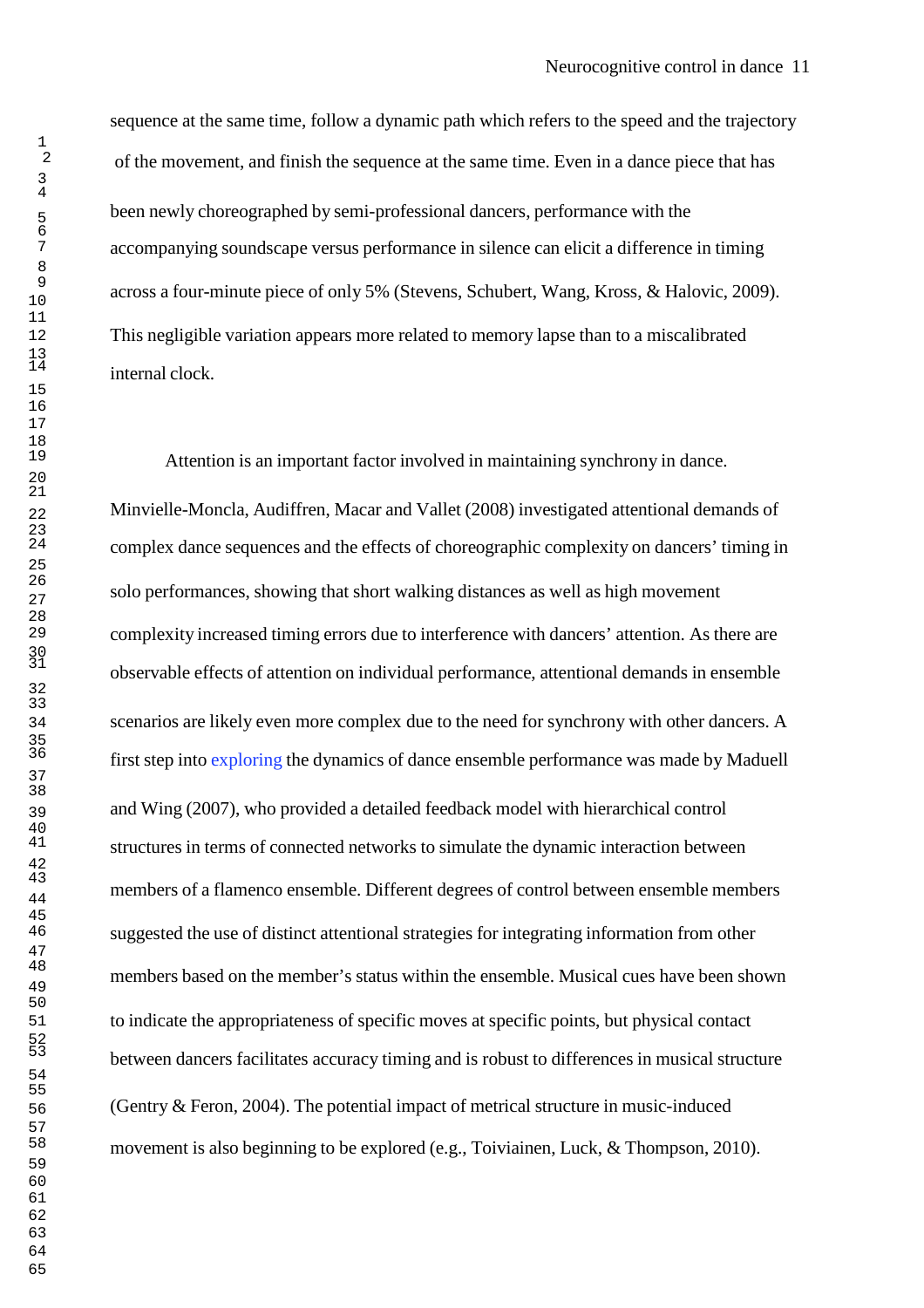Understanding the interactions and control levels within dance ensembles is important to explain how dancers achieve and maintain synchrony within a pair or group. Honisch, Roach, and Wing (2009) investigated interpersonal interactions and their effects on ensemble synchrony. Temporal accuracy was their focus; specifically events such as target positions or dynamic cues to which dancers may synchronize their movements. Expert ballet dancers not only synchronized better with familiar compared with less familiar movements, but they were also more accurate in synchronizing to the dynamics of the movement (e.g. its peak velocity) 17 compared to the target position (endpoint in space; Honisch et al., 2009). The results suggest that dancers' timing skills are modulated by motor experience with particular movements. In addition, dancers' anticipation of target positions may enable faster detection and rapid adjustment to errors that may be performed by other dancers.

Dance ensemble coordination and timing is complex, influenced by factors such as attention demands, performer motor experience, and status within an ensemble. Constructing predictive models of real life performances will help explain how successful coordination between multiple dancers can be achieved and facilitated. Such emerging research will also inform, more broadly, theories of ensemble timing, synchronization, and acquired temporal expectations.

#### *3. Learning and Memory in Dance Perception and Performance*

The complex movement sequences executed by dancers in solos, duets, and ensemble pieces epitomize the human capacity for sequence learning. Research using dance material as stimuli is significant for memory research because, unlike digits, letters, or spatial locations, the to-be-remembered movement items not only extend in time for some seconds, but the sequences of items also unfold over time. A question that arises is how sequences of complex dance movement are coded in human memory.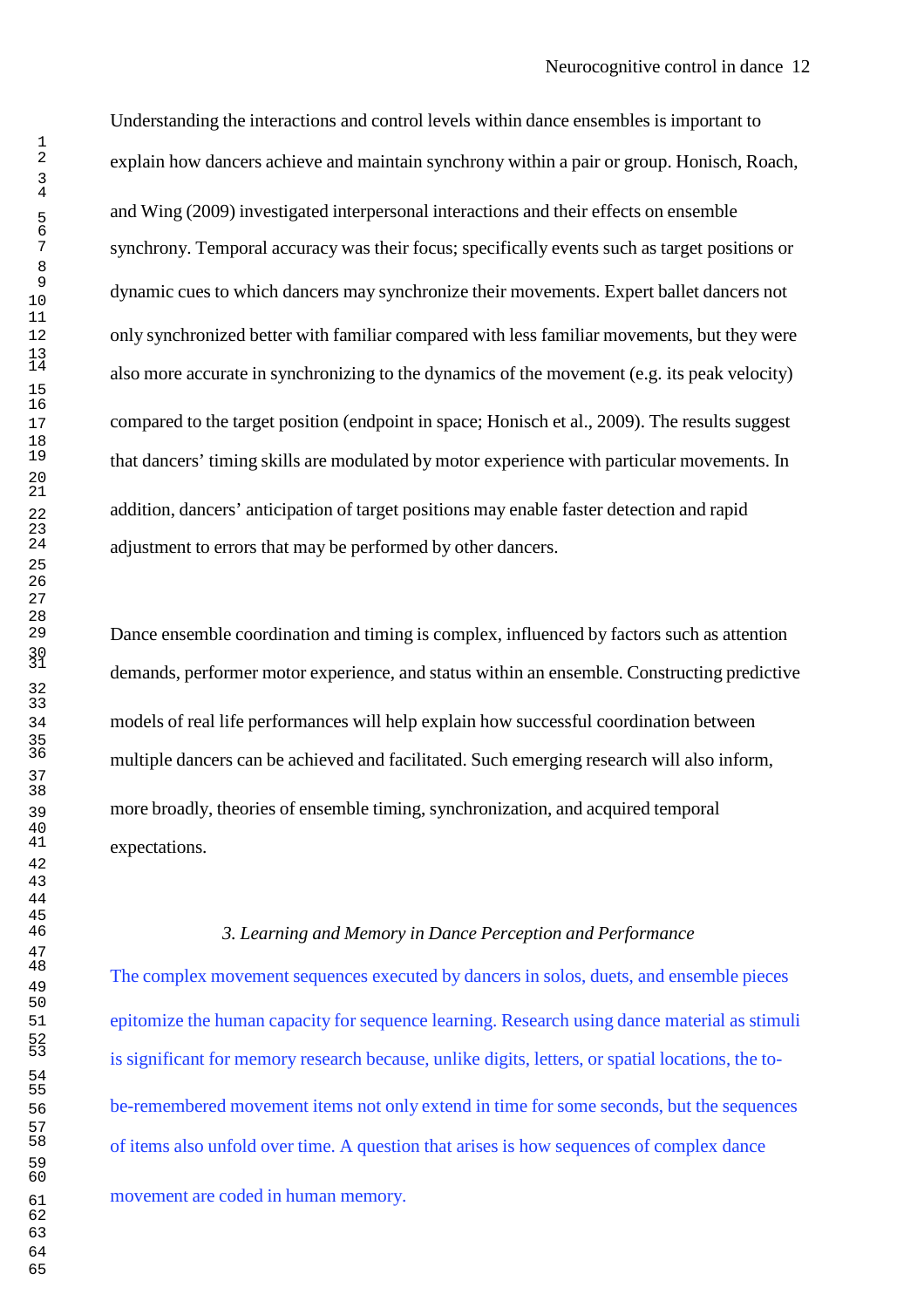The recall of sequences of dance movement is enhanced for structured compared to unstructured sequences. For example, recall performance of expert dancers who had comparable experience in both ballet and modern dance, were significantly greater for sequences of ballet than modern dance (Jean, Cadopi, & Ille, 2001). A concurrent verbal interference task lowered recall rates slightly, suggesting some verbal rehearsal of to-be-remembered dance items and, in a control (no interference) condition, structured sequences were recalled better than unstructured sequences. Working with 11-year-old expert ballet and novice dancers, Starkes, Deakin, Lindley, and Crisp (1987) showed advantages in recall by experts compared with novices, and for structured compared with unstructured ballet sequences. The last elements in the ballet sequence stimuli were also recalled less often, especially when the previously-accompanying music was absent. Smyth and Pendleton (1994) showed that professional ballet dancers recorded longer memory spans than those of nondancers for both ballet and nonsense movements. Relative to non-dancers, the dancers appeared to have enhanced encoding of movement items in general, i.e., dance and non-dance items. In an experiment by Cross, Hamilton, Kraemer, Kelley, and Grafton (2009), non-dancers trained on dance steps with accompanying techno music performed significantly better when a human model also performed the dance steps than when visual directional cues (i.e., scrolling arrows) were presented. Individual components of the action observation network appear to respond differently to the human form and to dance training.

Dance experts use a variety of strategies and techniques to encode sequences of movement. For example, they indicate body movements with the hands – so-called "marking" (Allard  $\&$ Starkes, 1991; Kirsh, Muntanyola, Jao, Lew, & Sugihara, 2009), a labor-saving means of rehearsal using reduced range of motion and energy expenditure, which helps to verify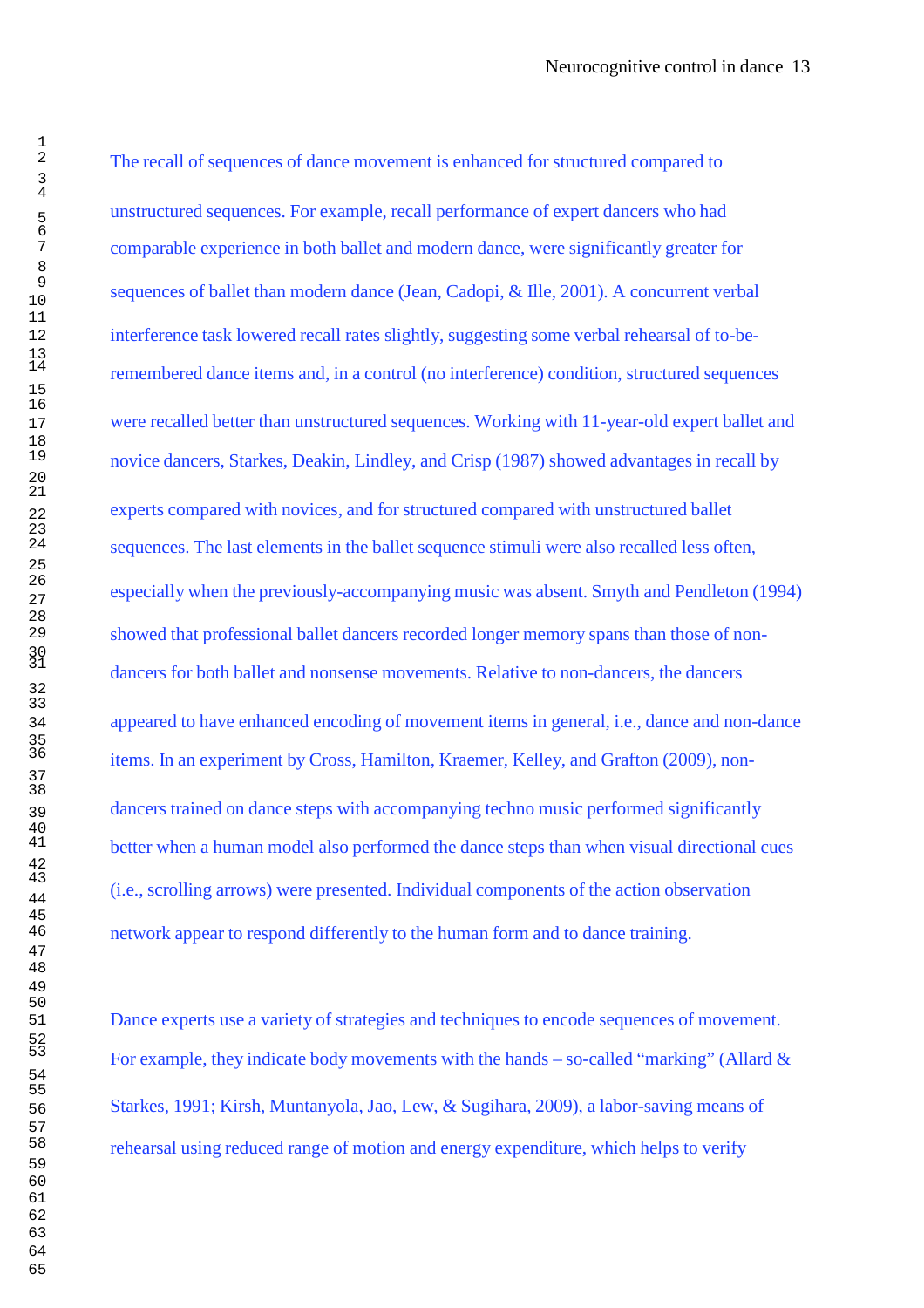movement rhythm, direction, and spacing. In addition to its utility as a rehearsal technique, marking likely also serves as a cue for movement recall.

Articulatory suppression and interference have been used as methods to investigate the contribution of verbal, spatial, and/or motor codes in encoding, rehearsing, and recalling series of dance items from working memory (e.g., Jean et al., 2001; Rossi-Arnaud, Cortese, & Cestari, 2004). Suppression tasks involve performing a task at the same time as observing the to-be-remembered material, and are used to disrupt encoding of the to-be-remembered (TBR) material. Interference tasks, such as a word or location-tapping task, intervene between presentation of the material and recall, and are used to disrupt rehearsal using a verbal or spatial process, respectively. The logic of these paradigms is that if, for example, the TBR material is encoded and/or rehearsed using a verbal code, then a concurrent verbal task but not a concurrent motor or spatial task, should reduce recall of the TBR material. Smyth and Pendleton (1990) advocated for a kinesthetic-spatial system in working memory. They proposed that in spatial memory the location of a target in space is the goal for an action, whereas in memory for movement the configuration of the body parts is the goal. In a recent experiment, concurrent spatial interference (tapping four visuo-spatial targets) did not affect memory for ballet moves by ballet dancers; this result was interpreted as evidence in support of a system for motor configurations in working memory (Cortese & Rossi-Arnaud, 2010).

Serial position data tend to reveal primacy but not recency effects in short-term memory for ballet steps (Allard & Starkes, 1991; Starkes et al., 1987), implying that movement items are chained. An informative contrasting result is the presence of *both* primacy and recency effects when the to-be-remembered material is modern dance (Starkes, Caicco, Boutilier, & Sevsek, 1990). Starkes et al. (1990) interpret this finding in light of modern dance differing from ballet with fewer established verbal labels in modern dance and the possibility that "lack of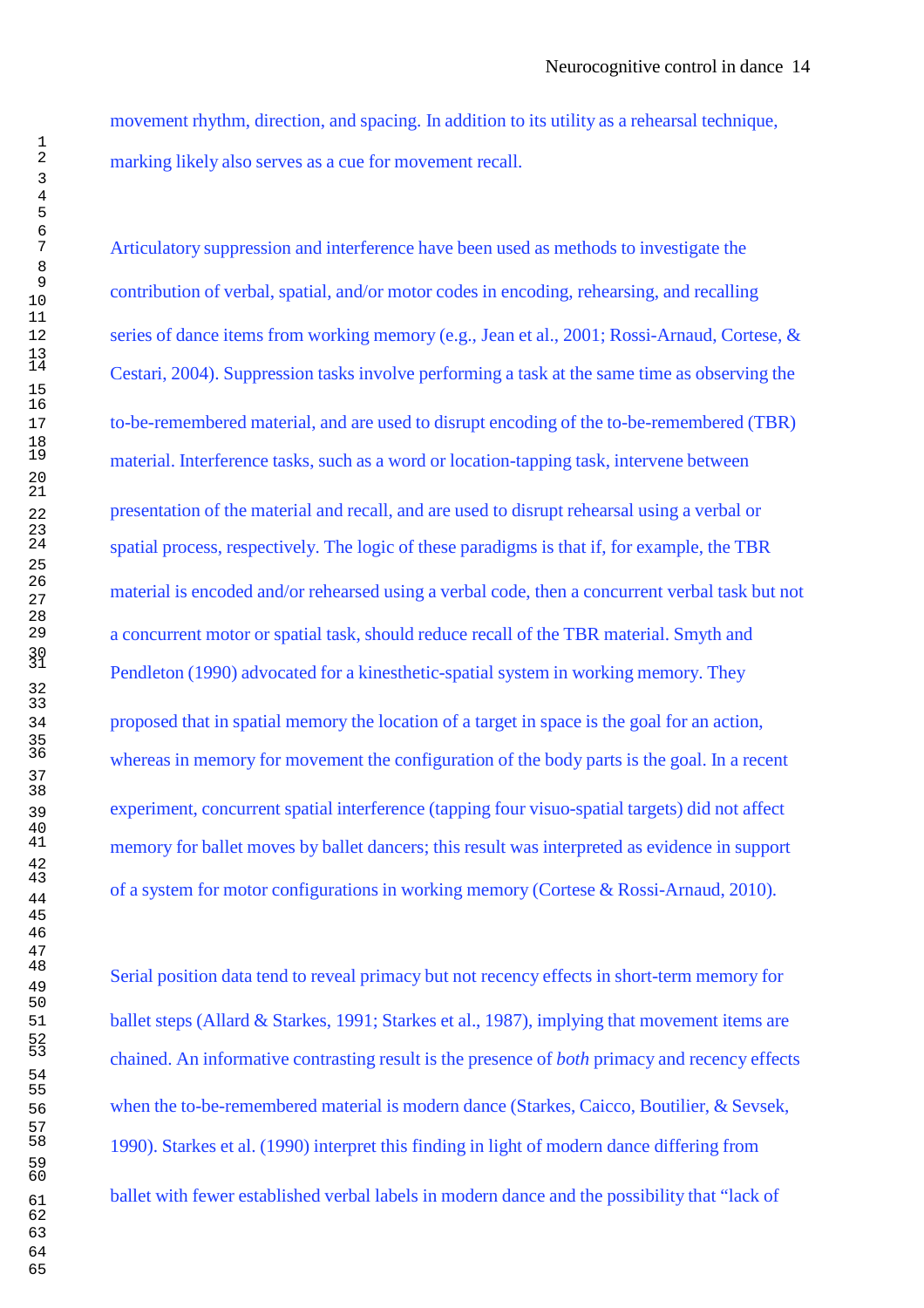structure may become an important cue in and of itself" (p. 320). Thus, conditions under which primacy and recency effects occur warrant further investigation. Recall may be greater when there is some higher-level ordinal and/or temporal structure including more biologically 7 plausible flow between movement items. The use of more ecologically valid dance material as stimuli in memory studies is increasing and will enable comparison across dance genres. 12 Primacy and recency effects are likely to be useful tools to examine chaining or hierarchical structuring in memory for dance.

Knowledge structures in long-term memory for dance are influenced by dance expertise 22 (Bläsing, 2010). For example, Bläsing, Tenenbaum, and Schack (2009) compared the hierarchical structure of basic action concepts for ballet movements in professional dancers, amateurs, and non-dancers. The cognitive movement structures of experts and advanced amateurs, but not beginners or novices, were consistent with functional movement structures based on biomechanical principles. When spatial directions linked to movements were used as 34 stimuli (Bläsing & Schack, 2011), only professional dancers, as opposed to beginners or advanced amateurs, reflected a representation of functional movement structure.

In situations where dance material has been crafted and sequenced according to an underlying organizational structure, the structure can be considered a grammar or a rule that governs transitions. Studies are emerging that investigate the assumption that expert dancers predict when they watch dance and this prediction is based on memory for the dance material and 51 transitions between movements, phrases and sections. For example, Opacic, Stevens, & Tillmann (2009) have demonstrated that after intensive exposure to examples of dance 56 transitions that conform to an artificial grammar, novice dance observers in a test phase are increasingly accurate at selecting new grammatical sequences. The greater accuracy of the 61 exposure group versus the no-exposure control group is taken as evidence of the development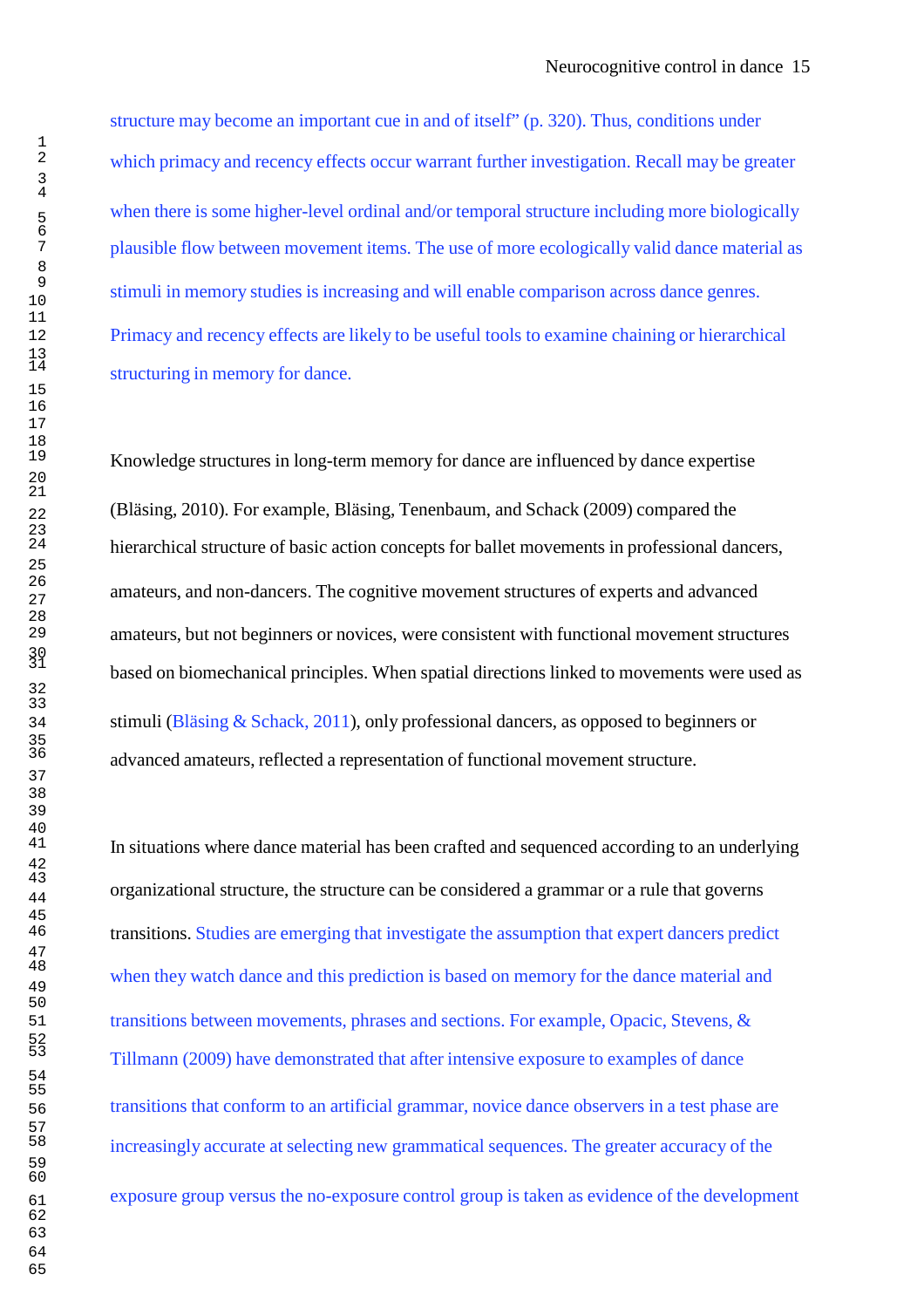of expectations or memory that enables prediction of dance material. Such a result is also significant for the development of dance audiences – perceptual fluency or familiarity develops through visual experience that, in turn, heightens preference and liking for the dance material.

In experts, intensive and extended exposure to dance likely develops schematic expectations for dance styles, choreographic traditions, and so on. Expectations about a particular dance piece, or so-called veridical expectations, may also develop while watching a performance. The hypothesis that dance experts have acquired expectations about dance that facilitate perception has been studied by measuring observers' eye movements. As in the comparison between fixation times in the eye movements of expert and novice drivers, athletes, and pilots, the fixation times of dance experts watching a dance film were significantly shorter than those of novice observers (Stevens, Winskel, Howell, Vidal, Latimer, & Milne-Home, 2010). The dance experts' enhanced speed of visual processing suggests that they are adept at anticipating and processing dance material, possibly aided by acquired expectations in longterm memory concerning body and movement configurations. Contextual cues to long-term memory for dance movement, such as accompanying music, are being explored (Stevens, Ginsborg, & Lester, 2011; Stevens et al., 2009).

In this section, we have considered memory for dance material, item order, and transitions, and have seen that sequence structure, sometimes verbal rehearsal, and accompanying cues such as music aid encoding and recall. Current issues include the multimodal codes and cues in memory for movement, and the relationship between mere exposure, perceptual fluency, and preference. Research concerning imagery and spatial transformation in dance is reviewed in the next section.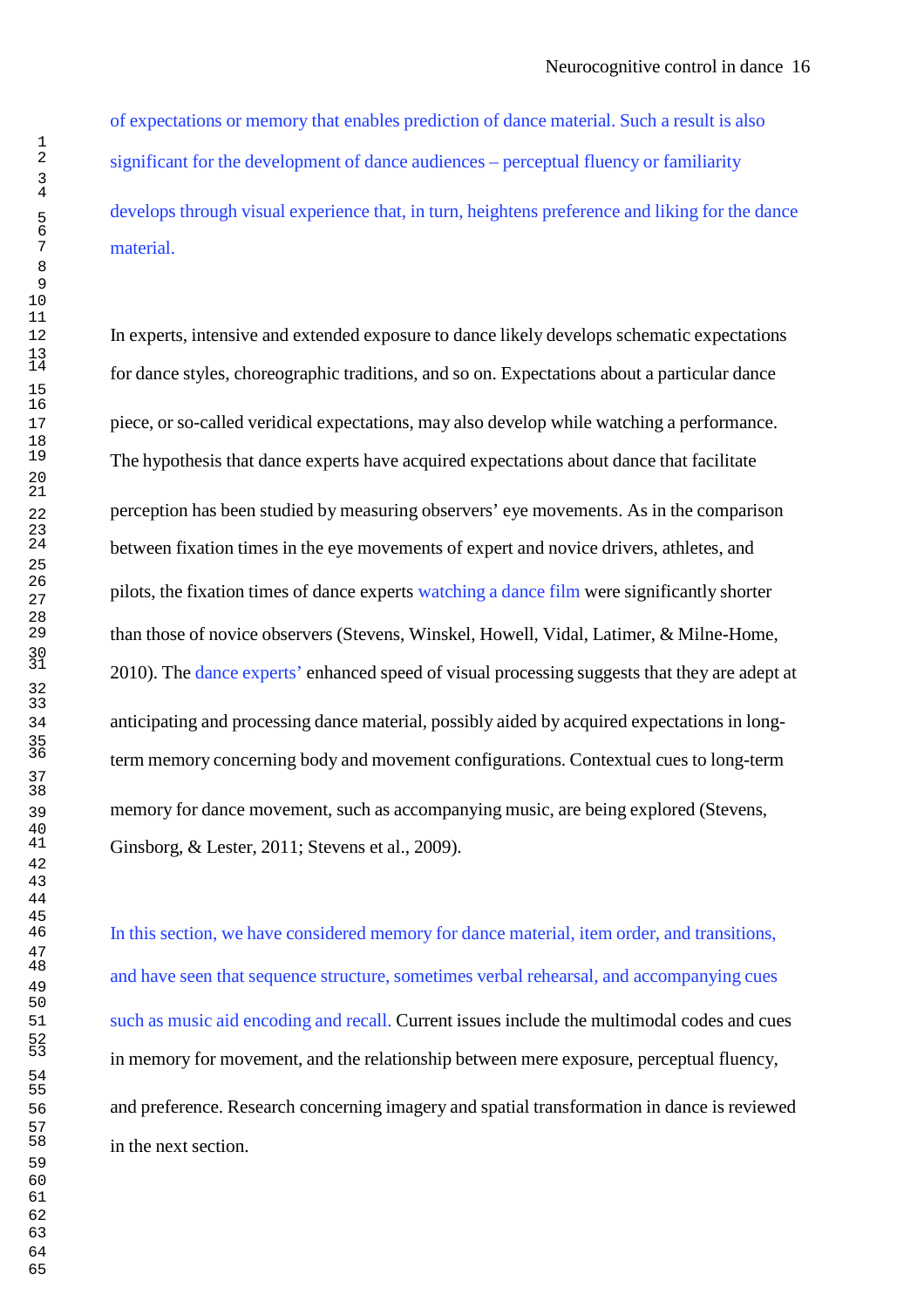# *4. Visuomotor Imagery and Spatial Transformation*

In dance training and performance, mental imagery of movement is frequently used as a tool for learning and optimizing movements. Dancers use mental imagery in creating new material (e.g., Fink, Graif, & Neubauer, 2009; May, Calvo-Merino, deLahunta, McGregor, Cusack, Owen, et al., 2011), to exercise the memorization of long complex phrases, and to improve movement quality in terms of spatiotemporal adaptation and artistic expression. Dance training has been found to increase the amount and efficiency of kinaesthetic imagery used and to enhance the imagery of kinaesthetic sensations, making images more complex and vivid (Golomer, Bouillette, Mertz, & Keller, 2008; Nordin & Cumming, 2007). In order to decrease physical stress, especially during recovery from injury, alternative dance training methods based on mental imagery have frequently been recommended (Krasnow, 1997). These studies corroborate evidence from dance practice by showing that dancers have learned to apply mental imagery more successfully and more consistently than dance novices and that they can even reproduce this ability under laboratory conditions. In this context it is feasible to ask: What mechanisms underlie the different types and aspects of motor imagery, and how and why do dancers benefit from using them?

The theory that motor imagery is based on simulation processes that recruit motor representations (Jeannerod, 1995, 2004) is supported by empirical findings. During motor imagery, increased cardiac and muscular activity can be observed, as well as increased cortical activity of high frequencies (beta activity) in a broad range of cortical areas, indicating states of high concentration and attention comparable to active movement (Blaser & Hökelmann, 2004, 2009). Cortical circuits activated during motor imagery (to be described in the next section) overlap to a large extent with those activated during movement generation and movement observation. Imagery in the absence of sensory input specifically necessitates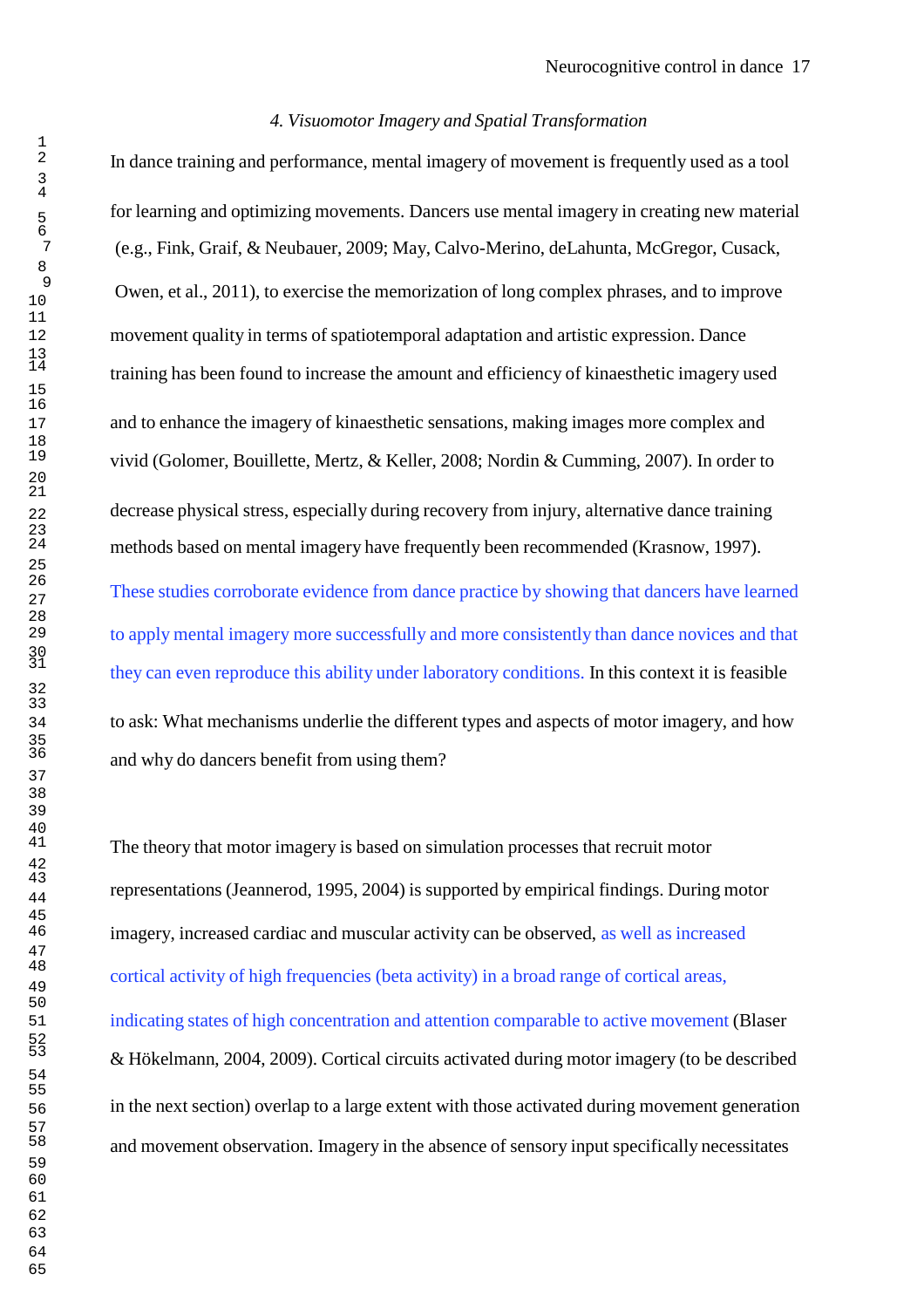internal motor attention processes, evidenced by specific activation in the posterior insula and anterior cingulate gyrus (May et al., 2011; Munzert, Zentgraf, Stark, & Vaitl, 2008).

It has previously been stated that experienced dancers, compared to novices, show increased expertise in kinesthetic imagery tasks, based on the common use of motor imagery in dance training. This notion has led to the assumption that dancers should also show enhanced skills in visual imagery, and specifically in mental transformation processes in which visually-presented stimuli have to be mentally manipulated in spatial orientation from the observer's perspective. Studies involving mental rotation of visual stimuli revealed different cognitive processes for objects (e.g., Shepard & Metzler, 1971) from that of human bodies or body parts (e.g., Parsons, 1987). Jola and Mast (2005) assumed that dancers should perform extremely well in mental rotation tasks involving human bodies, but their study found no such expertise effects in dancers compared to controls. In contrast, gymnasts and judo experts performed better than controls under comparable conditions (Weigelt, Steggemann, Bläsing & Schack, 2008), suggesting that expertise in mental transformation might be axis-specific.

The fact that dancers show an advantage in studies investigating motor imagery, but display no such advantage in mental transformation tasks is likely due to characteristics specific to each kind of task. A comparison of findings from studies investigating active and attentive motor imagery and those investigating visually-presented mental transformation tasks on the other side suggests that dancers' expertise is more likely to involve the conscious and strategic use of motor imagery and motor simulation (as used in dance training), but does not seem to generalize to the mostly unconscious processes of covert action, as other classic motor preparation and mental transformation studies have suggested (Jeannerod, 2004). Current issues deriving from these results include the role of attentional focus in motor <sup>61</sup> learning and performance, the relative efficiency of different types of motor imagery differing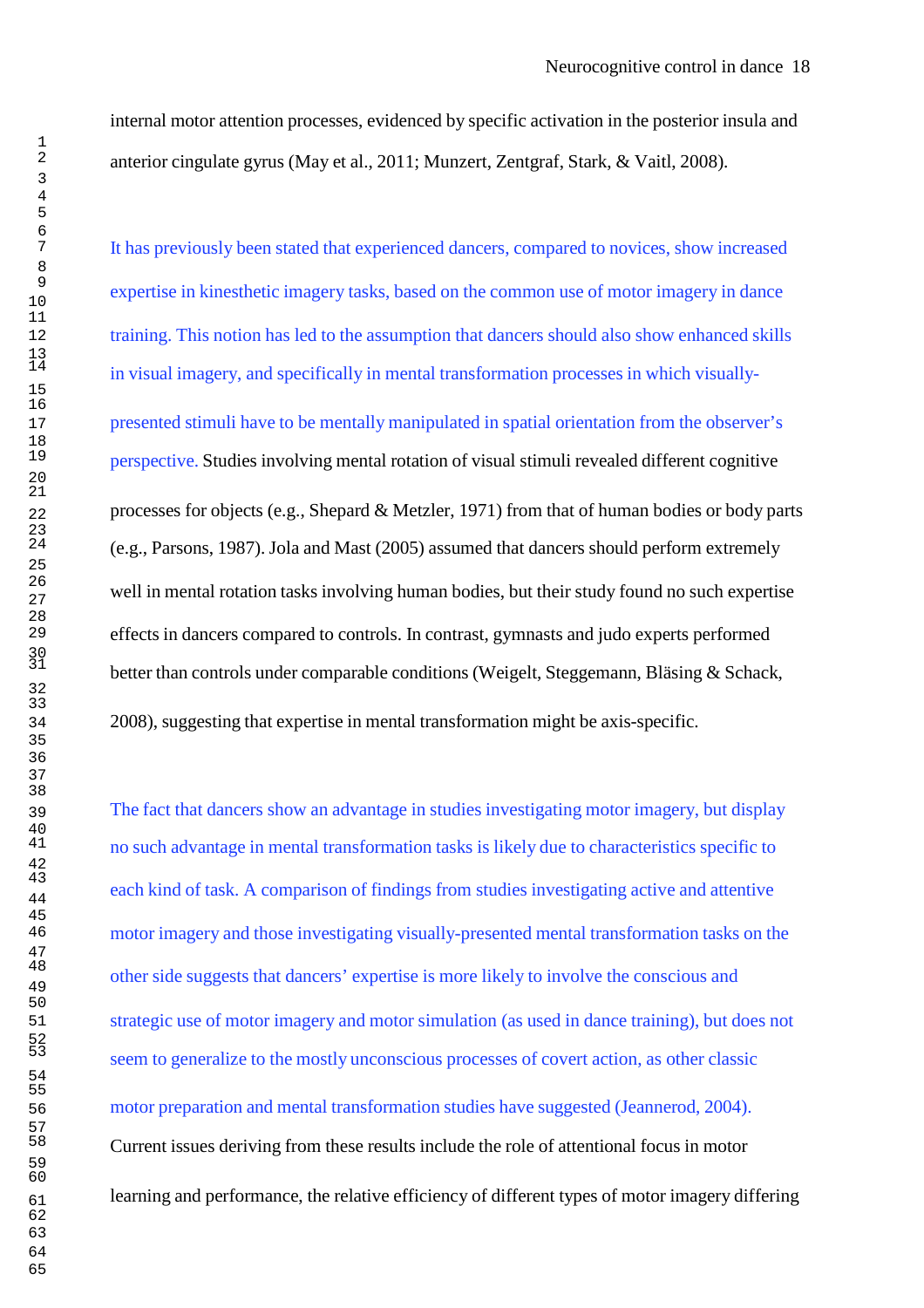in parameters such as modality or perspective, and the underlying neurocognitive processes that link motor simulation to motor execution. As observation and motor imagery appear to share neural substrates, further related issues will be discussed in the following section.

#### *5. Neural Substrates of Action Observation*

While not all dance is performed for a large audience (such as participatory folk dances or social dancing in a nightclub), dance as a performing art implies the role or involvement of spectators. The neurocognitive mechanisms stimulated by watching movement in general have been widely studied in the human and non-human primate brain (for a review, see Rizzolatti & Sinigaglia, 2010). Evidence from these studies suggests that when observing action, we internally simulate the observed movement using similar brain regions used to execute the movement with our own body. The network of regions shown to be active during movement execution, observation, and imagery includes inferior parietal and premotor cortices as core nodes, and has been described as the human mirror system (Grèzes & Decety, 2001). Most early human mirror neuron studies used everyday hand actions (e.g., grasping) as stimuli, investigating neural responses to only a very limited portion of the complex human motor repertoire. Recently, several laboratories have turned to populations of expert and novice dancers to further delineate how the brain links action with perception, and how the mirror system may be engaged in the learning and observation of the coordinated full-body movements that are typical for dance.

The earliest work with dancers that used functional magnetic resonance imaging (fMRI) to explore how motor expertise shapes brain activity in action observation demonstrated that expert ballet and capoeira dancers (Calvo-Merino, Glaser, Grèzes, Passingham, & Haggard, 2005), as well as contemporary dancers (Cross, Hamilton & Grafton, 2006), show increased activity in brain areas considered to be part of the human mirror system while watching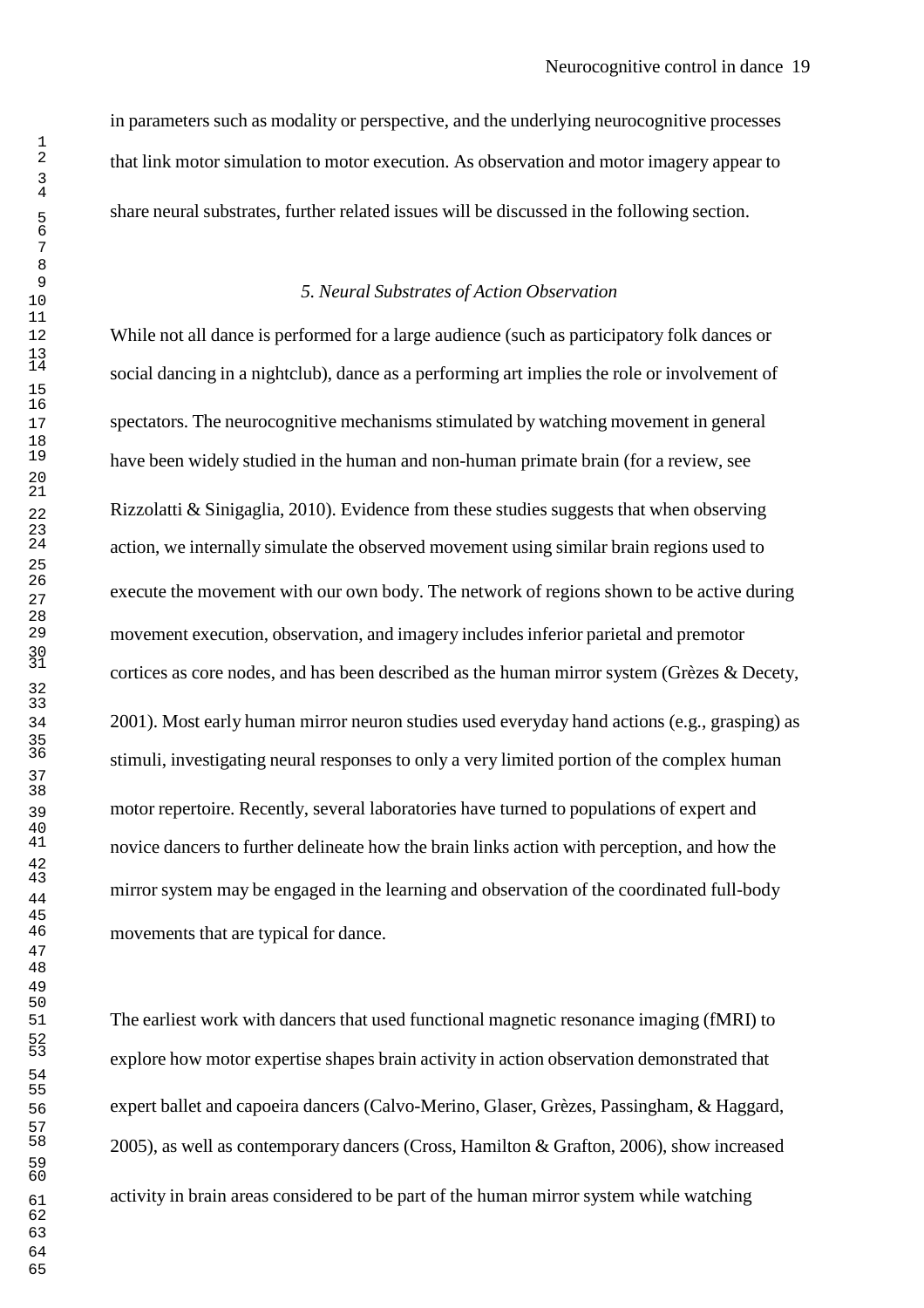movements that they have learnt to perform (i.e., that have been acquired in their motor repertoire), compared with similar movements that they have not performed before.

Comparable findings have been obtained using electroencephalography (EEG) to investigate rhythmical brain activity when expert contemporary dancers and non-dancers watch dance movements and everyday actions (Orgs, Dombrowski, Heil, & Jansen-Osmann, 2008). Dancers showed stronger de-synchronization of the motor cortex, taken as an indirect measure of motor simulation, while watching dance compared to non-dancers. Together, these studies using the expertise model highlight the utility of working with specialized populations of dancers to explore fundamental questions about how the brain links movement experience with perceptual processing.

Another line of research has attempted to further dissociate how responses within motor regions of the brain during action observation are modified by visual or motor experience. In one study, expert ballet dancers watched gender-neutral movements, observed and performed regularly by both male and female dancers, and gender-specific movements, observed regularly but never performed by the opposite sex (Calvo-Merino, Grèzes, Glaser, Passingham & Haggard, 2006). The authors found that premotor and parietal regions demonstrate responses specifically tuned to motor familiarity of the observer, over and above responses seen in the same mirror system regions when the dancers watched movements that were visually familiar, but never executed. The second study used novice dancers learning simple dance sequences in a dance video game context, either by physical practice or passive observation (Cross, Kraemer, Hamilton, Kelley, & Grafton, 2009b). Among this population, there were similarities between physical and observational learning within parietal and premotor mirror system regions, with performance data adding additional support to the notion that physical and observational learning shape the brain and behavior in a similar 61 manner. These two studies suggest that the human action observation network may be more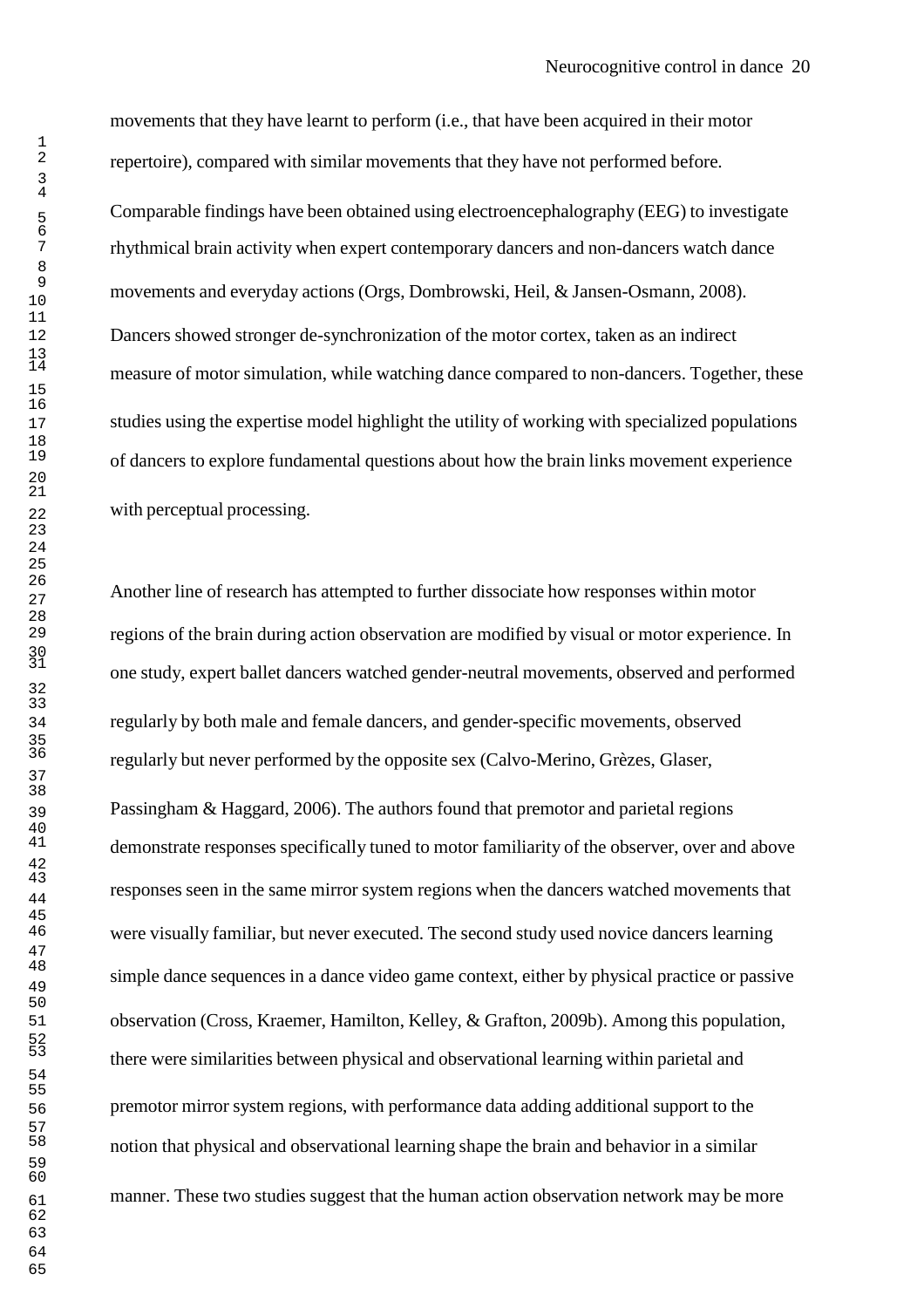functionally apportioned and more responsive to sensorimotor experience than initially thought. Further evidence illustrating how dance experience shapes the nervous system is provided by a study investigating the impact of professional ballet training on the structure of and connectivity between sensorimotor brain regions (Hänggi, Koeneke, Bezzola, & Jäncke, 2010). Hänggi and colleagues report clear evidence of intensive dance training reducing the volume of grey and white matter within sensorimotor cortical and subcortical regions, compared to non-dancers. Additional studies with expert dancers will help to enlighten the underlying components supporting the complex mechanisms linking dance experience with the structure and function of sensorimotor brain regions.

A number of challenges and opportunities exist for researchers who wish to work with dancers or dance paradigms to further investigate the neural underpinnings of action observation (e.g., Calvo-Merino, 2010; Cross, 2010; Jola, 2010). While exploring the neural architecture of dance observation continues to yield valuable insights about action–perception links, such experimentation will be improved by the development of behavioral measures that quantify how motor experience shapes perception. One recent study provides preliminary support for this claim, by demonstrating that ballet dancers' physical experience shapes their ability to discriminate movements they are adept at performing (Calvo-Merino, Ehrenberg, Leung, & Haggard, 2010).

A further feature of action observation ripe for future exploration concerns how dance, which is often seen as a uniquely human expression, can help us to better understand how we perceive robotic agents (Cross, Liepelt, Hamilton, Parkinson, Ramsey, Stadler, & Prinz, 2011b; Miura, Sugiura, Takahashi, Sassa, Miyamoto, Sato, et al., 2010). A recent such investigation demonstrated that robots whose breakdancing movements are closely matched to a human breakdancer's movements are perceived as highly animate, human-like agents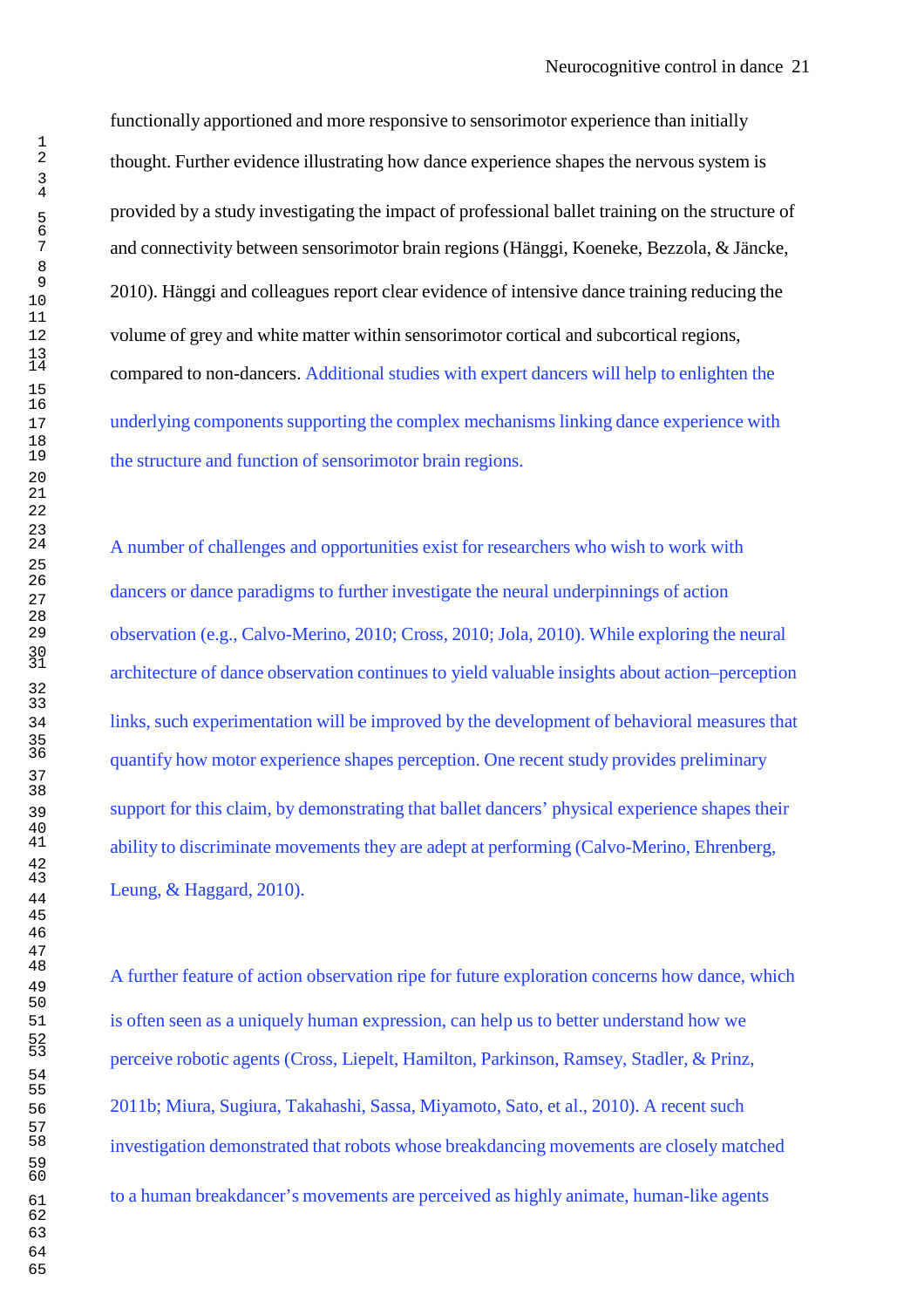(Cross et al., 2011b). A challenge remains for future studies to advance these preliminary investigations, perhaps by exploring the neural and behavioral consequences of the social nature of dance. Further, a particularly intriguing and formidable issue for future work in this domain will be to bridge empirical research on dance observation with actual dance performance, in order to draw stronger conclusions about how motor and visual experience shapes perception not only among experienced dancers, but also among non-dancers and seasoned dance spectators.

While movement restrictions make it a daunting task to record brain responses in naturalistic dance contexts, researchers might take inspiration from Brown and colleagues, who pioneered a technique for studying the performance of tango steps while scanning dancers' brains with positron emission tomography (Brown, Martinez, & Parsons, 2006). Another approach is to study actual dance performance from the spectators' point of view. These studies investigate how the brains of spectators who are not dancers themselves respond to watching *live* dance performances (Jola, Ehrenberg, & Reynolds 2011; Jola, Pollick, & Grosbras, 2011). This is indeed one of the most exciting new directions being pursued within this field, only just beginning to yield the first results. Development and testing of such paradigms promise to shed light on how non-dancers perceive dance, as well as to transcend typically reductionist evaluations of watching dance that are classically used in laboratory experiments. The aim of such studies is to perform experimental work while maintaining the fidelity of the dance performance (i.e., the choreographer's and performers' intentions). In the final section, we examine issues of aesthetic appreciation in more detail.

## *6. Aesthetics and Expression*

As is clear from the evidence reviewed in the previous section, the perception of another person's body in motion is substantially influenced by reciprocal top-down and bottom-up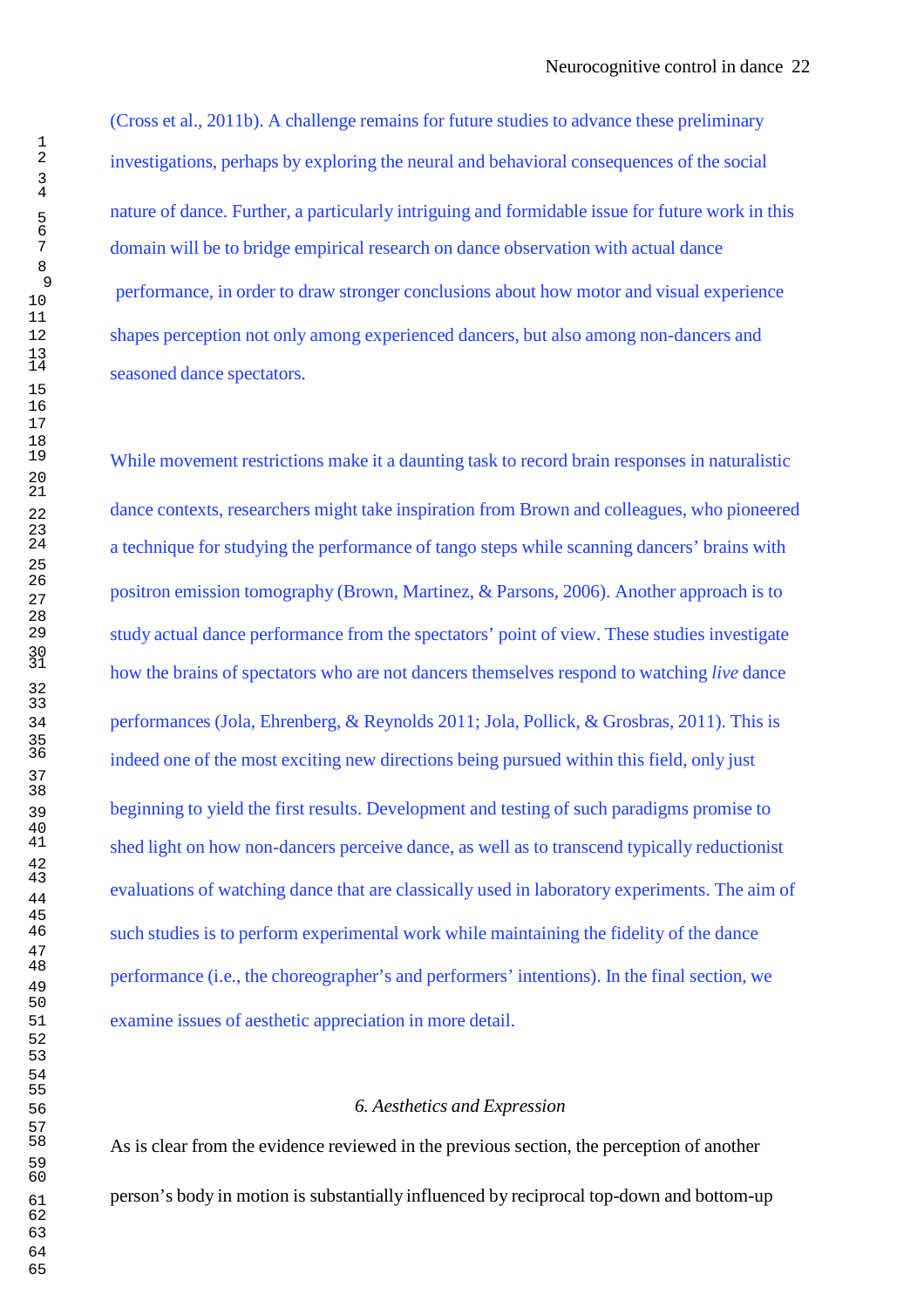processes between the actor and observer (e.g., Blake & Shiffrar, 2007). Dancers and choreographers apply this principle in their art, deliberately creating, modifying and shaping implicit and explicit messages of the moving body (see Stevens & McKechnie, 2005). Studies have corroborated that dance conveys information about emotional states (Chicchella & Bianchini 2004; Dittrich, Troscianko, Lea, & Morgan, 1996; Sawada, Suda, & Ishii, 2003) and the dancer's physical condition (Brown et al., 2005) to the observer. Laws and colleagues applied basic mechanical principles to analyse how dancers achieve typical aesthetic qualities 17 when performing different types of ballet movements (Laws 1995, 1998; Laws & Petrie 1999). Stevens, Malloch, McKechnie and Steven (2003) point out that the essence of novelty in artistic creativity may be metaphorical thinking, which provides a cognitive and emotional mode of communication between choreographer, performer, and observer.

To shed light on the art of dance in the context of neuroaesthetics, Calvo-Merino, Jola, Glaser, and Haggard (2008) used fMRI to determine brain activity related to subjective judgements of aesthetics. Subjects watched dance movements while performing irrelevant tasks, and later rated the movements along various aesthetic dimensions. High aesthetics ratings correlated with increased activity in the occipital cortices and in right premotor portion of the mirror system, suggesting that visual and sensorimotor brain areas might play a role in an automatic aesthetic response to dance. Another recent study aimed to quantify the relationship between an observer's physical ability to reproduce an observed dance sequence, and how much he or she liked watching it (Cross, Kirsch, Ticini, & Schütz-Bosbach, 2011a). These authors report that not only do dance-naïve participants enjoy watching difficult dance movements that they cannot physically perform, but this relationship between liking and a lack of physical ability appears to be mediated by parietal and occipital cortices.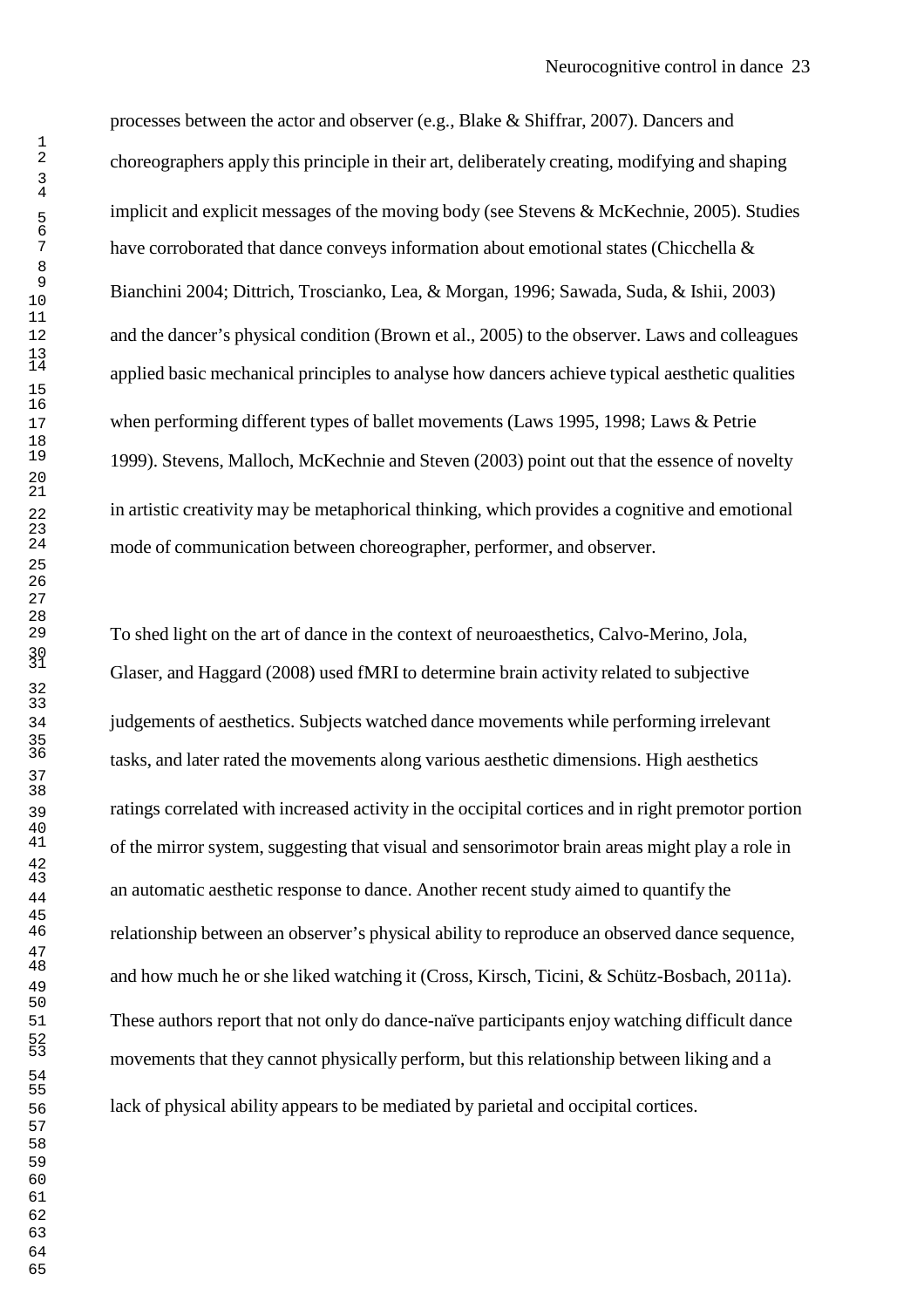A noteworthy feature of both fMRI neuroaesthetics studies performed to date (Calvo-Merino et al., 2008; Cross et al., 2011a) is that they used a subjective approach that enabled them to closely examine which movements appealed most to their participants. In this way, Calvo-Merino et al. (2008) were able to tell that the premotor region showed a preference for fast moves with vertical displacement, and Cross et al. (2011a) reported that the more physically difficult participants perceived the movements to be, the more they were enjoyed. This type of subjective approach can be communicated to the dance community and, where there is interest, such information could be used to create a dance phrase aesthetically pleasant for the human brain (Calvo-Merino, 2010; Cross and Ticini, 2011; but see Jola, 2010; Jola, Ehrenberg,  $&$  Reynolds, 2011 regarding the complexity of combining neuroscience and choreography). Transcranial magnetic stimulation (TMS) has been used recently to interfere with aesthetic judgments (Calvo-Merino, Urgesi, Orgs, Aglioti, & Haggard, 2010). Application of magnetic pulses to sensorimotor regions such as premotor and extrastriate body area, showed the existence of a complementary network for aesthetic evaluation of dance body postures, hypothesized to include visual and motor regions. The accumulating set of fMRI and TMS experiments highlight the importance of sensorimotor mechanisms for the aesthetic experience of dance. This sensorimotor experience may be a reflection of high levels of embodiment (measured as somatosensory activity with somatosensory evoked potentials) during the aesthetic perception compared to mere visual perception (Calvo-Merino, Gillmeister, Jones, Tziraki, Haggard, Forster, 2011).

The intersection of dance and brain-based models of aesthetic appreciation is one that is ripe for further inquiry. As discussed and debated elsewhere (Calvo-Merino, 2010; Cross & Ticini, 2011; Jola, Pollick & Grosbras, 2011), the nascent field of neuroaesthetics offers opportunities for dancers and scientists to collaborate in order to gain a better understanding of how dance creation and expression is perceived and evaluated by audiences, and how this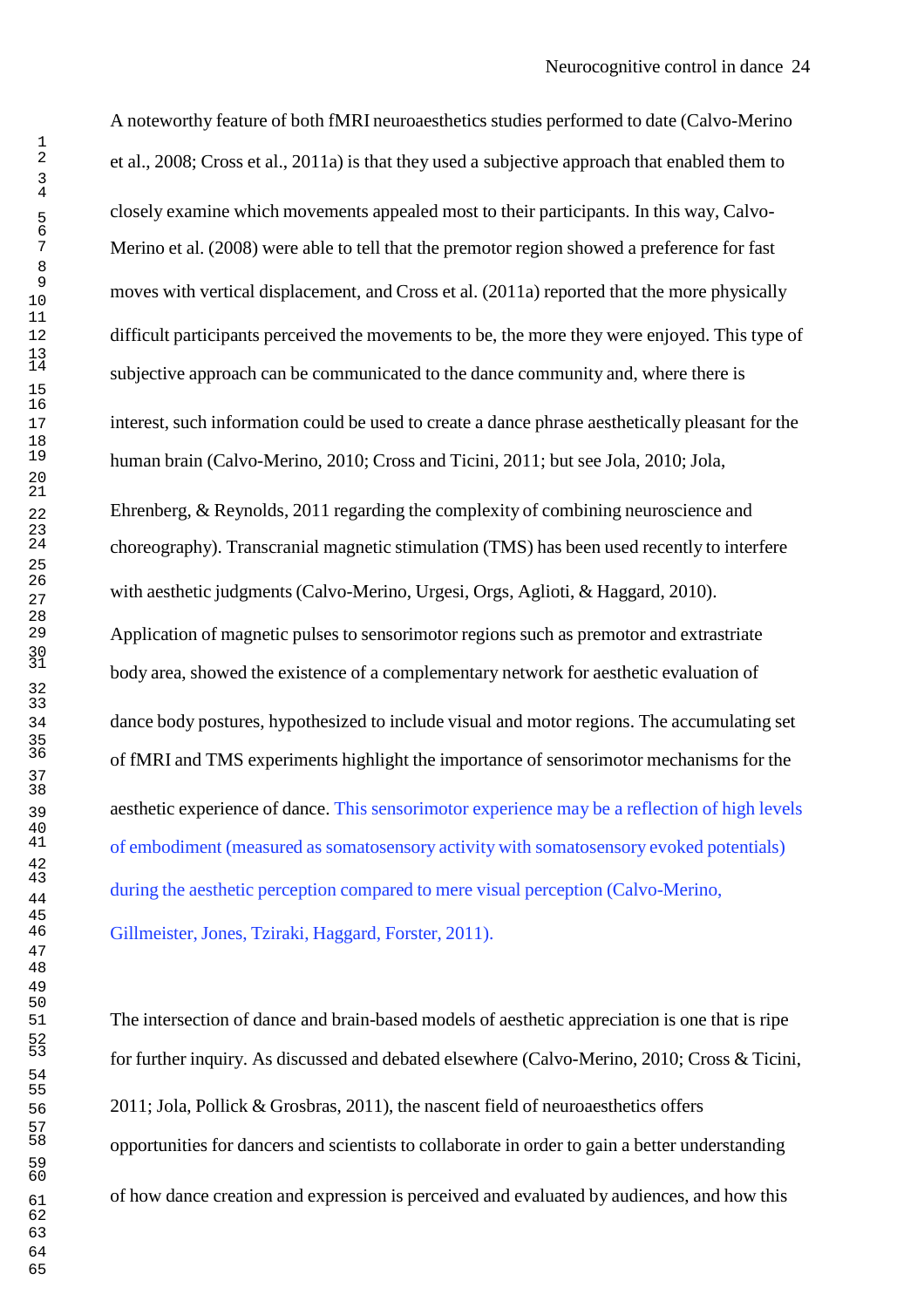relationship might be modulated on both sides of the stage. As neuroimaging technologies continue to advance, we anticipate that research using scientific methods to better understand our relationship to dance will continue to attract interest from domains ranging from cognitive psychology, neuroscience, and cross-cultural psychology, to dance and choreography.

## *7. Conclusion*

Performing and perceiving dance epitomizes embodied cognitive processes including those based on somatosensation, learning, memory, multimodal imagery, visual and motor perception, and motor simulation. Dance thus sheds a critical light on current experimental approaches in psychology and neuroscience by combining experimental paradigms with dancers' outstanding motor and cognitive skills. Therefore, dance has not only the potential to provide insights into cognitive, emotional, and aesthetic function and behaviour, but also it has the potential to impact contemporary scientific approaches. For this reason, the areas highlighted in this review are by no means the only avenues where future work in the

psychological, cognitive and brain sciences might benefit from establishing liaisons with

dance. Based on the research reviewed here, many new issues centered on the neurocognitive processes engaged by dance emerge that are ripe for future exploration, such as the effects of training on multimodal integration and memory encoding for movement, the role of attentional focus in motor learning and performance, the effects of motor experience on brain activity in response to live dance performance, the factors that shape neural responses in aesthetic experience, and positive effects of dance activity on wellbeing across the lifespan and applications in rehabilitation. Finally, as avatars and humanoid robots become more commonplace, there is an increasing demand for the generation of authentic biological motion in non-biological agents. Modelling the rich, complex biological motion patterns inherent in human dance might also help to enhance robot and avatar naturalness, which in turn should help us to further understand the neural and behavioral consequences of the social nature of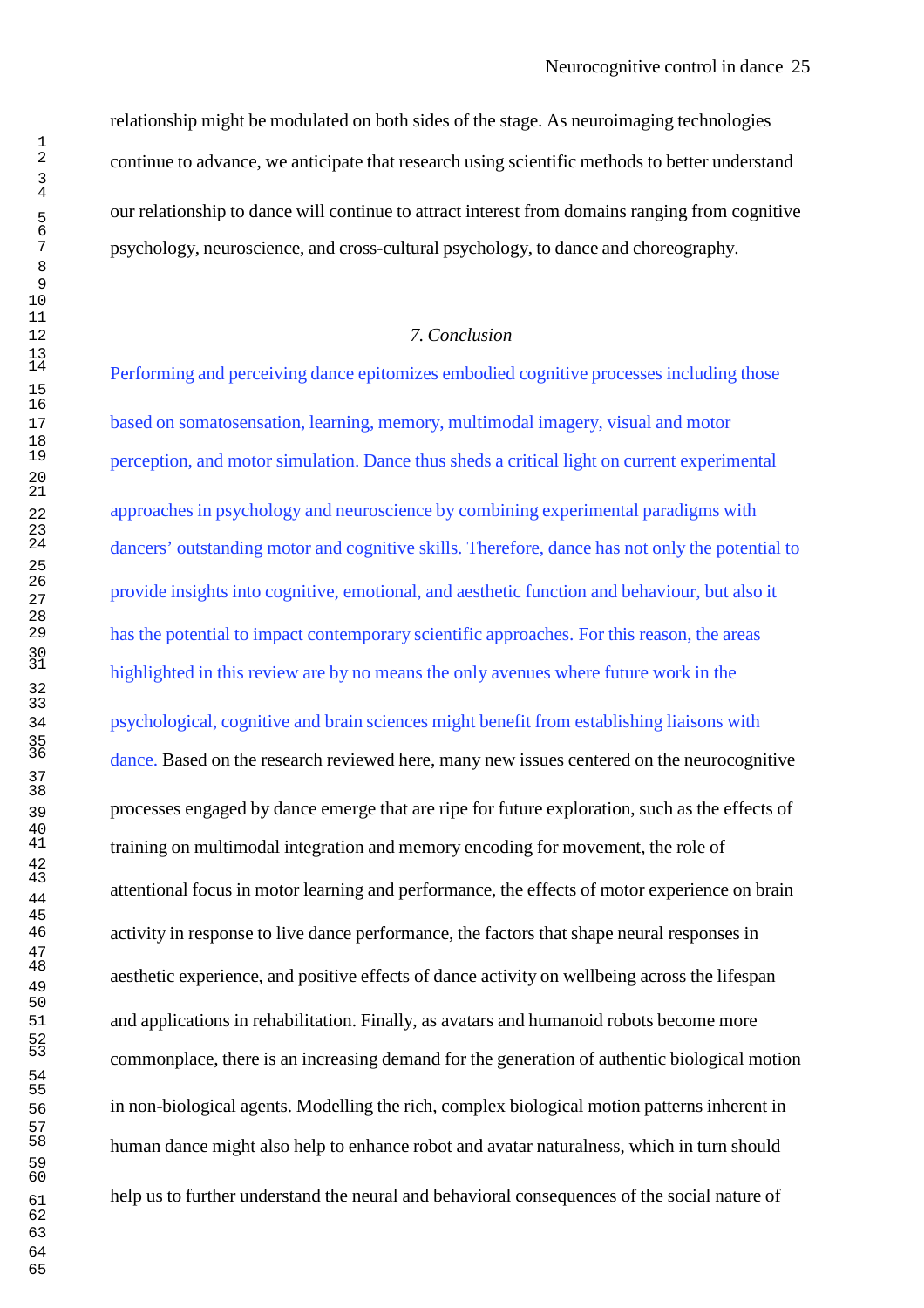dance. As interest from both the scientific and artistic communities for pursuing multidisciplinary research continues to gain momentum, we anticipate a growing number of reciprocal benefits to both fields. Such benefits will be further propagated by the fact that 7 dance is an ever-changing art form. Although dance is a form of human expression that has  $\frac{8}{10}$  $\frac{8}{9}$  the set of  $\frac{1}{9}$  the set of  $\frac{1}{9}$  the set of  $\frac{1}{9}$  the set of  $\frac{1}{9}$  the set of  $\frac{1}{9}$  the set of  $\frac{1}{9}$  set of  $\frac{1}{9}$  set of  $\frac{1}{9}$  set of  $\frac{1}{9}$  set of  $\frac{1}{9}$  set of  $\frac{1}{9}$  10 been around since the dawn of human culture (Stehle, 1997), it has boomed in the 20 century (Copeland & Cohen, 1983) with continually evolving styles and expressions (Daprati et al., 2009). This ever-expanding vocabulary of human expression will benefit from scientific investigation to remain adaptive, and will provide psychological and brain scientists a practically never-ending source of study. Taking the studies highlighted in this review as a point of departure, we encourage researchers from the behavioral and brain sciences to consider dance paradigms as a means to study questions ranging from motor control to the perception and coordination of social behavior.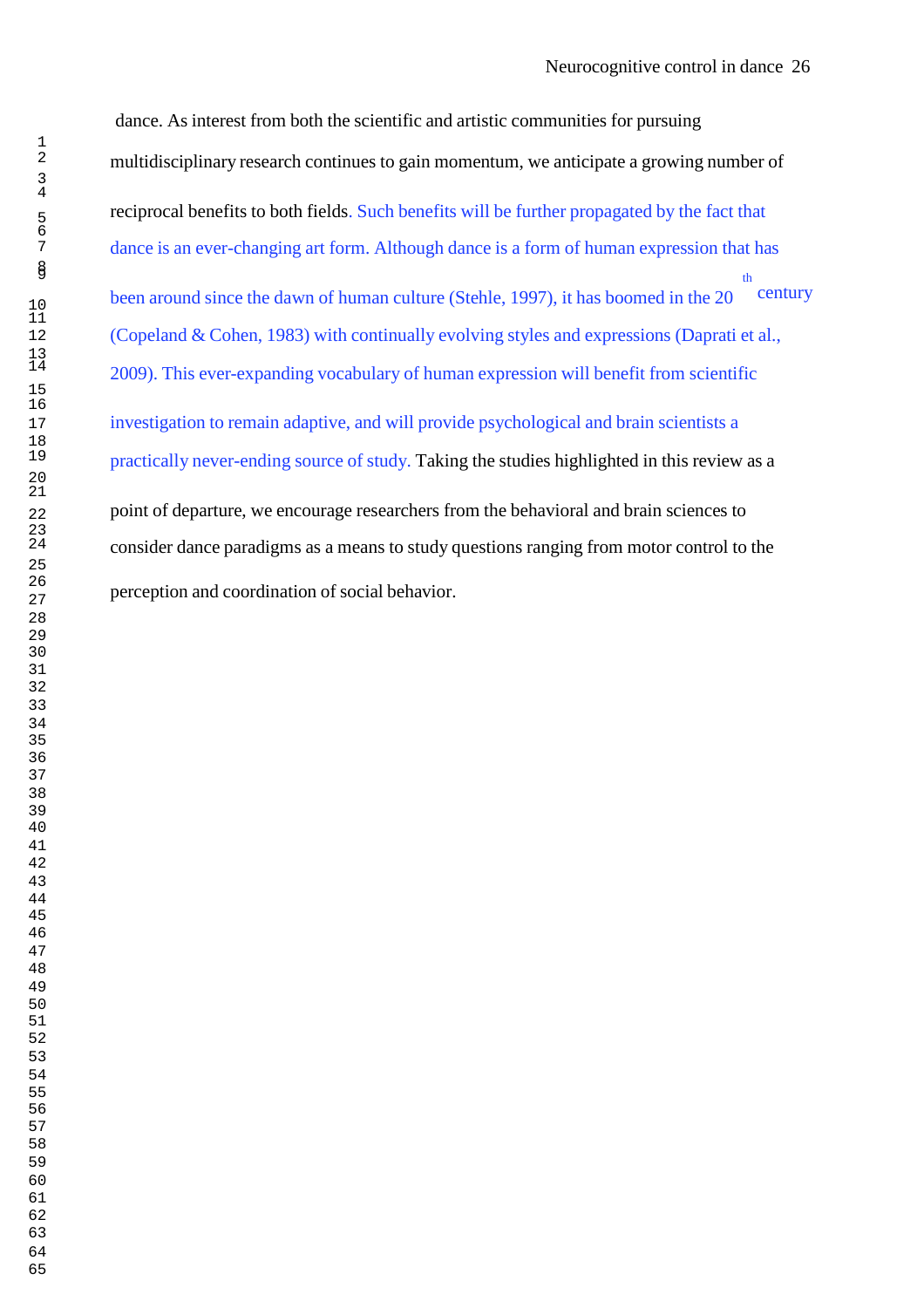# *Acknowledgements*

We are grateful to all the dancers and choreographers who participated in the studies described here. Beatriz Calvo-Merino was supported by the subprogram Ramon Y Cajal (MICINN-RYC) and a City University Fellowship (City University London). Emily S. Cross was supported by a fellowship from the Alexander von Humboldt Foundation. Juliane Honisch was supported by Qualisys (Sweden). Corinne Jola was supported by the Arts and Humanities Research Council project *Watching Dance: Kinesthetic Empathy* and University of Surrey Research Support. The authors thank Lauren R. Alpert for assistance with manuscript preparation.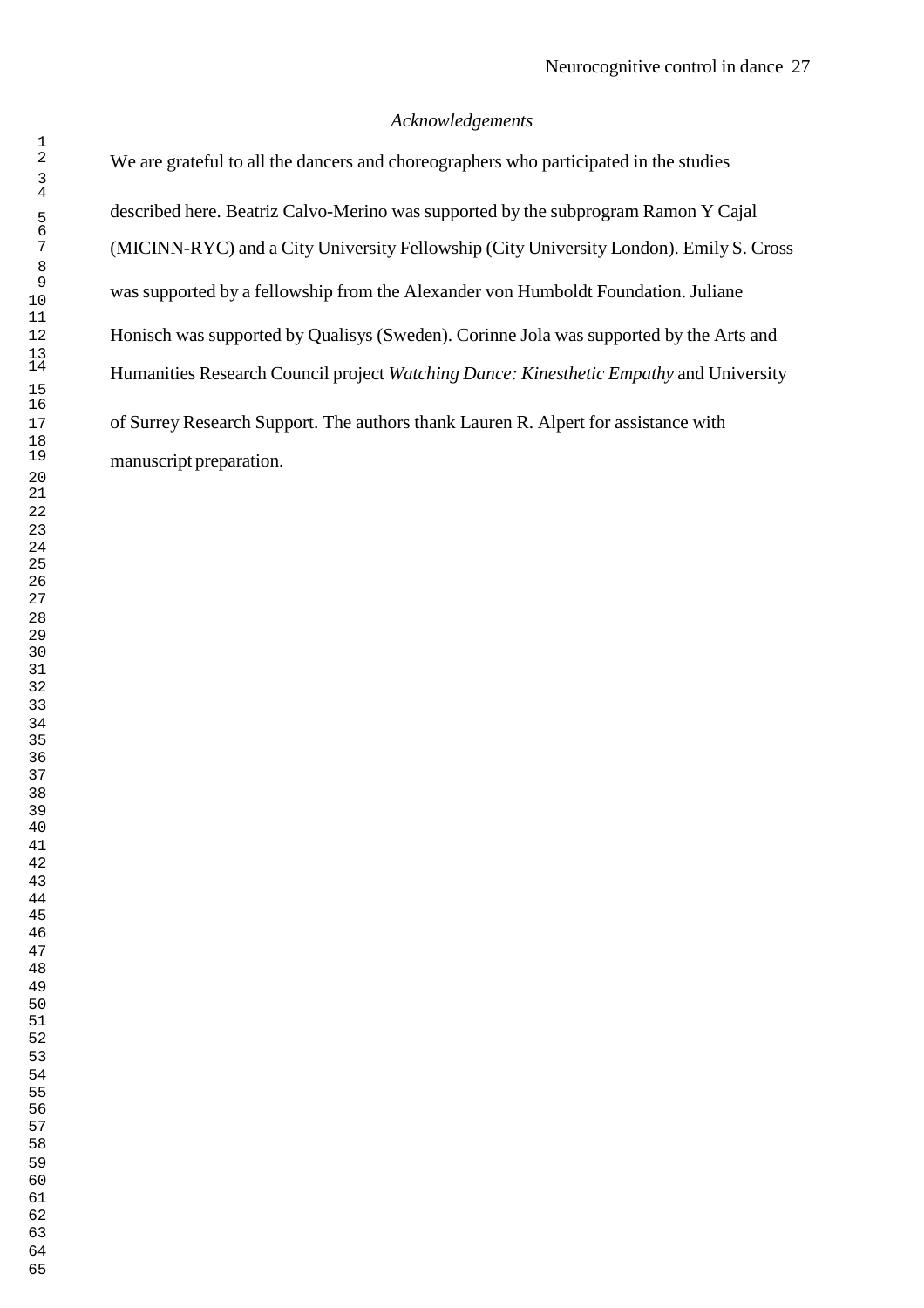#### *References*

- 2 Allard, F., & Starkes, J. L. (1991). Motor skill expertise in sports, dance and other domains. 4 In K. A. Ericsson & J. Smith (Eds.), *Toward a general theory of expertise: prospects* 6 *and limits* (pp. 126-171). Cambridge: Cambridge University Press.
- 8 Blaser, P., & Hökelmann, A. (2004). Relationships between load and demand under the 9 condition of the mental representation of a dance. *Journal of Human Kinetics 12*, 15- 30.
- Blaser, P., & Hökelmann, A. (2009). Mental reproduction of a dance choreography and its 15 effects on physiological fatigue in dancers. *Journal of Human Sport and Exercise,* 17 *4*(2), 129-141.
- 19 Bläsing, B. (2010) The dancer's memory. In B. Bläsing, M. Puttke, & T. Schack (Eds.), *The* 20 *neurocognition of dance: Mind, movement and motor skills* (pp. 75-98). London: Psychology Press.
	- 24 Bläsing, B., Puttke, M., & Schack, T. (2010) *The neurocognition of dance: Mind, movement* 26 *and motor skills*. London: Psychology Press.
- Bläsing, B., & Schack, T. (2011). Mental representations of spatial movement parameters in <sup>30</sup> dance. *Spatial Cognition and Computation.* DOI: 10.1080/13875868.2011.626095.
	- Bläsing, B., Tenenbaum, G., & Schack, T. (2009). The cognitive structure of movements in <sup>33</sup>classical dance. *Psychology of Sport and Exercise, 10*(3), 350-360.
	- 35 Blake, R., & Shiffrar, M. (2007). Perception of human motion. *Annual Review of Psychology,* 37 *58*, 47-73.
- 39 Brown, S., Martinez, M. J., & Parsons, L. M. (2006). The neural basis of human dance. <sup>40</sup>*Cerebral Cortex, 16*(8), 1157-1167.
	- Brown, W. M., Cronk, L., Grochow, K., Jacobson, A., Liu, C. K., Popovic, Z., et al. (2005). <sup>44</sup>Dance reveals symmetry especially in young men. *Nature, 438*(7071), 1148-1150.

Bruyneel, A.V., Mesure, S., Paré, J.C., & Bertrand M. (2010) Organization of postural 48 equilibrium in several planes in ballet dancers. *Neuroscience Letters, 485* (3), 228- 50 232.

- Calvo-Merino, B. (2010). Neural mechanisms for seeing dance. In B. Bläsing, M. Puttke,  $\&$ <sup>53</sup>T. Schack (Eds.), *The neurocognition of dance: Mind, movement and motor skills* (pp. 55 153-176). London: Psychology Press.
- Calvo-Merino, B., Ehrenberg, S., Leung, D., & Haggard, P. (2010). Experts see it all: 59 configural effects in action observation. *Psychological Research, 74*(4), 400-406.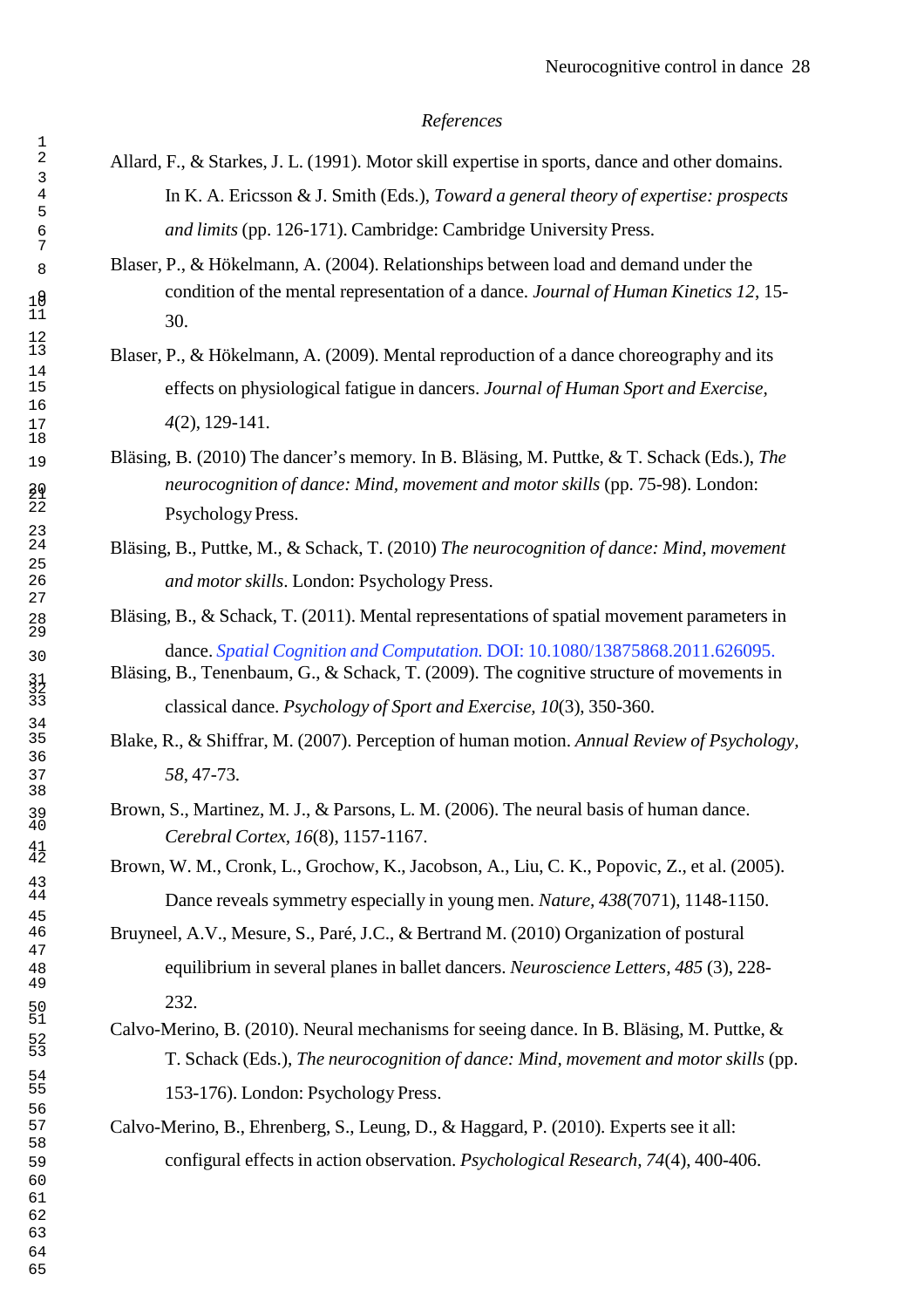- Calvo-Merino, B., Glaser, D. E., Grèzes, J., Passingham, R. E., & Haggard, P. (2005). Action observation and acquired motor skills: an FMRI study with expert dancers. *Cerebral Cortex, 15*(8), 1243-1249.
- Calvo-Merino, B., Grèzes, J., Glaser, D. E., Passingham, R. E., & Haggard, P. (2006). Seeing or doing? Influence of visual and motor familiarity in action observation. *Current Biology, 16*(19), 1905-1910.
- Calvo-Merino, B., Jola, C., Glaser, D. E., & Haggard, P. (2008). Towards a sensorimotor aesthetics of performing art. *Consciousness & Cognition, 17*(3), 911-922.

Calvo-Merino, B., Urgesi, C., Orgs, G., Aglioti, S. M., & Haggard, P. (2010). Extrastriate body area underlies aesthetic evaluation of body stimuli. *Experimental Brain Research, 204*(3), 447-456.

Calvo-Merino, B., Gillmeister, H., Jones, A., Tziraki, M., Haggard, P., & Forster, B. (2011).

 Somatotopic embodiment of aesthetic processing of human body postures. *Front. Hum. Neurosci. Conference Abstract: XI International Conference on Cognitive Neuroscience (ICON XI). In press*

- Chatfield, S. J., Krasnow, D. H., Herman, A., & Blessing, G. (2007). A descriptive analysis of kinematic and electromyographic relationships of the core during forward stepping in beginning and expert dancers. *Journal of Dance Medicine and Science, 11*(3), 9.
- Chichella, C., & Bianchini, K. (2004). Characteristics of movement and emotions elicited by two different kinds of dance. *Journal of Human Kinetics 11,* 59-68.
	- Cortese, A., & Rossi-Arnaud, C. (2010). Working memory for ballet moves and spatial locations in professional ballet dancers. *Applied Cognitive Psychology, 24*, 266-286.

Copeland, R. & Cohen, M. (1983) *What Is Dance?*. Oxford: Oxford University Press.

Cross, E. S. (2010). Building a dance in the human brain: Insights from expert and novice

 dancers. In B. Bläsing, M. Puttke, & T. Schack (Eds.), *The neurocognition of dance: Mind, movement and motor skills* (pp. 177-202). London: Psychology Press.

> Cross, E. S., Hamilton, A. F., & Grafton, S. T. (2006). Building a motor simulation de novo: Observation of dance by dancers. *Neuroimage, 31*(3), 1257-1267.

Cross, E. S., Hamilton, A. F., Kraemer, D. J., Kelley, W. M., & Grafton, S. T. (2009a). Dissociable substrates for body motion and physical experience in the human action observation network. *European Journal of Neuroscience, 30*(7),1383-92.

> Cross, E. S., Kirsch, L., Ticini, L., & Schütz-Bosbach, S. (2011a). The impact of aesthetic appreciation and physical ability on dance perception. Frontiers in Human Neuroscience, 2011;5:102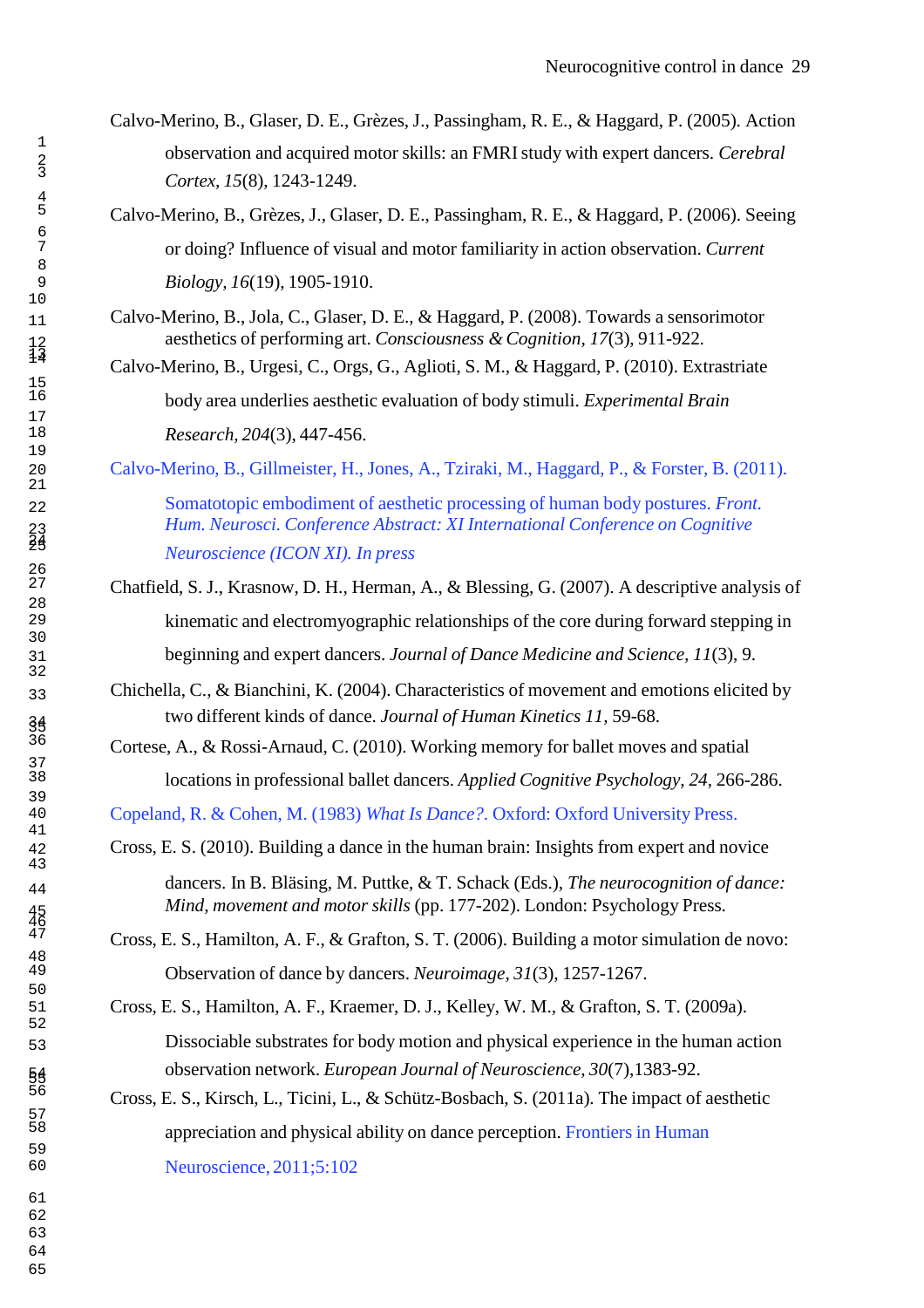Cross, E. S., Kraemer, D. J., Hamilton, A. F., Kelley, W. M., & Grafton, S. T. (2009b).  $\frac{1}{2}$  Sensitivity of the action observation network to physical and observational learning. *Cerebral Cortex, 19*(2), 315-326.

Cross, E. S., Liepelt, R., Hamilton, A. F. d. C., Parkinson, J., Ramsey, R., Stadler, W., & Prinz, W. (2011b). Robotic actions preferentially engage the action observation network. *Human Brain Mapping*, Sep 6. DOI: 10.1002/hbm.21361.

 Cross, E. S., & Ticini, L. F. (2011). Neuroaesthetics and beyond: New horizons in applying the science of the brain to the art of dance. *Phenomenology and the Cognitive Sciences*, DOI: 10.1007/s11097-010-9190-y

> Crotts, D., Thompson, B., Nahom, M., Ryan, S., & Newton, R. A. (1996). Balance abilities of professional dancers on select balance tests. *J Orthop Sports Phys Ther, 23*(1), 12-17.

Daprati, E., Iosa, M., & Haggard, P. (2009). A dance to the music of time: Aesthetically-

 relevant changes in body posture in performing art. *PLoS One* 4(3), e5023. Dittrich, W. H., Troscianko, T., Lea, S., & Morgan, D. (1996). Perception of emotion from dynamic point-light displays represented in dance. *Perception, 25*(6), 727-738.

> Edwards, D. (2008). *Artscience: Creativity in the post-Google generation*. Cambridge: Harvard University Press.

Fink, A., Graif, B., & Neubauer, A. C. (2009). Brain correlates underlying creative thinking:

EEG alpha activity in professional vs. novice dancers. *NeuroImage 46,* 854-862.

 Gentry, S., & Feron, E. (2004). *Musicality experiments in lead and follow dance*. Paper presented at the IEEE Systems, Man and Cybernetics Conference.

Golomer, E., Bouillette, A., Mertz, C., & Keller, J. (2008). Effects of mental imagery styles on shoulder and hip rotations during preparation of pirouettes. *Journal of Motor Behavior, 40*(4), 281-290.

 Golomer, E., Cremieux, J., Dupui, P., Isableu, B., & Ohlmann, T. (1999a). Visual contribution to self-induced body sway frequencies and visual perception of male professional dancers. *Neuroscience Letters, 267*(3), 189-192.

Golomer, E., & Dupui, P. (2000). Spectral analysis of adult dancers' sways: sex and interaction vision-proprioception. *International Journal of Neuroscience, 105*(1-4), 15-26.

Golomer, E., Dupui, P., & Monod, H. (1997a). Sex-linked differences in equilibrium reactions among adolescents performing complex sensorimotor tasks. *J Physiol Paris, 91*(2), 49-55.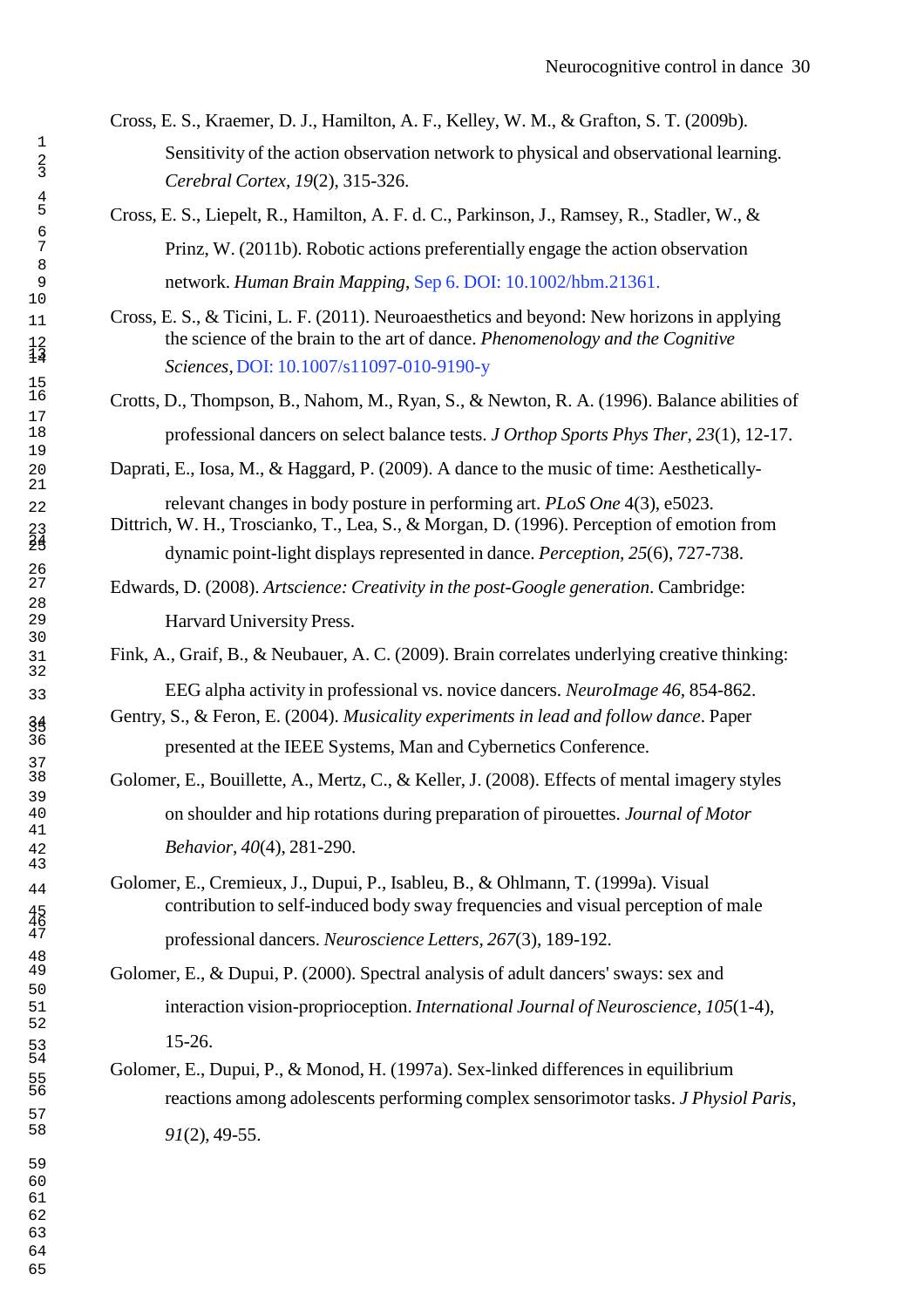Golomer, E., Dupui, P., & Monod, H. (1997b). The effects of maturation on self-induced dynamic body sway frequencies of girls performing acrobatics or classical dance. *Eur J Appl Physiol Occup Physiol, 76*(2), 140-144.

Golomer, E., Dupui, P., Sereni, P., & Monod, H. (1999b). The contribution of vision in dynamic spontaneous sways of male classical dancers according to student or professional level. *J Physiol Paris, 93*(3), 233-237.

- Golomer, E., Mbongo, F., Toussaint, Y., Cadiou, M., & Israel, I. (2010). Right hemisphere in visual regulation of complex equilibrium: the female ballet dancers' experience. *Neurological Research, 32*(4), 409-415.
	- Golomer, E., Rosey, F., Dizac, H., Mertz, C., & Fagard, J. (2009a). The influence of classical dance training on preferred supporting leg and whole body turning bias. *Laterality,* (2), 165-177.
- Golomer, E., Toussaint, Y., Bouillette, A., & Keller, J. (2009b). Spontaneous whole body rotations and classical dance expertise: how shoulder-hip coordination influences supporting leg displacements. *J Electromyogr Kinesiol, 19*(2), 314-321.
	- Grahn, J. A., & McAuley, J. D. (2009). Neural bases of individual differences in beat perception. *Neuroimage, 47,* 1894-1903.

Grèzes, J., & Decety, J. (2001). Functional anatomy of execution, mental simulation, observation, and verb generation of actions: a meta-analysis. *Human Brain Mapping, 12*(1), 1-19.

- Hänggi, J., Koeneke, S., Bezzola, L., & Jäncke, L. (2010). Structural neuroplasticity in the sensorimotor network of professional female ballet dancers. *Human Brain Mapping, 31*(8), 1196-1206.
- Hanna, J. L. (1979). *To dance is human: A theory of nonverbal communication.* Chicago: The University of Chicago Press.

 Honisch, J. J., Roach, N., & Wing, A. M. (2009). *Movement synchronization to a virtual dancer: How do expert dancers adjust to perceived temporal and spatial changes* whilst performing ballet versus abstract dance sequences? Paper presented at the ISSP 12th World Congress of Sport Psychology.

 Hugel, F., Cadopi, M., Kohler, F., & Perrin, P. (1999). Postural control of ballet dancers: a specific use of visual input for artistic purposes. *International Journal of Sports Medicine, 20*(2), 86-92.

Jean, J., Cadopi, M., & Ille, A. (2001). How are dance sequences encoded and recalled by

  $^{23}_{24}$ 35<br>36  $\frac{54}{56}$  $\begin{array}{c} 17 \\ 18 \end{array}$ 19<br>20  $\frac{26}{27}$ 28<br>29 31<br>32 37<br>38 39<br>40  $\begin{array}{c} 42 \\ 43 \end{array}$ <br> $47$  57<br>58 

 $\frac{2}{3}$ 

 $\begin{array}{c} 4 \\ 5 \end{array}$ 

 $\frac{1}{1}$ math>

 $\frac{15}{16}$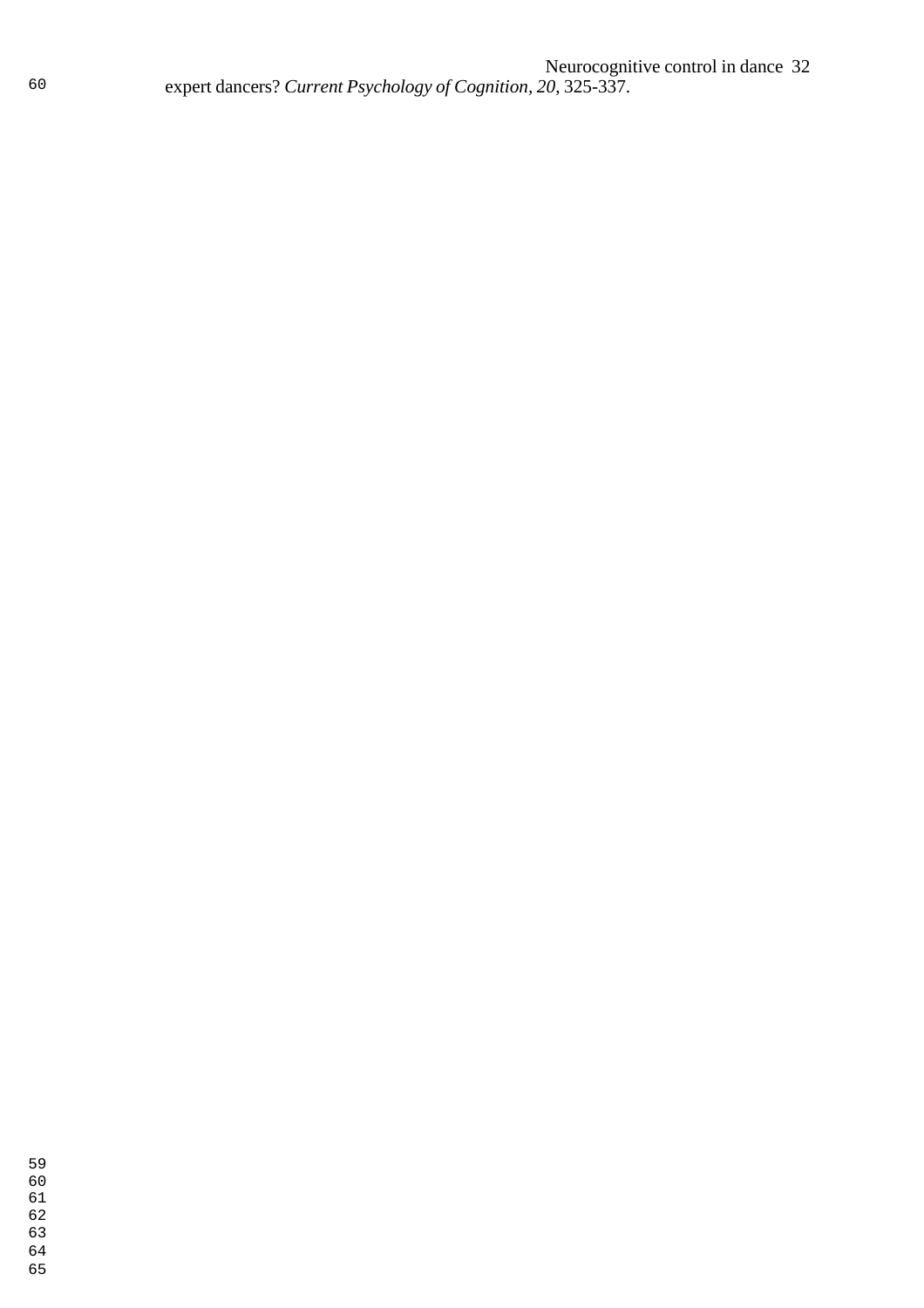- Jeannerod, M. (1995). Mental imagery in the motor context. *Neuropsychologia, 33*(11), 1419-  $\frac{1}{2}$  1432.
	- Jeannerod, M. (2004). Actions from within. *International Journal of Sport and Exercise Psychology, 2*(4), 376 – 402.
- Jola, C. (2010). Research and choreography merging dance and cognitive neuroscience. In B. Bläsing, M. Puttke, & Th. Schack (Eds.), *The neurocognition of dance. Mind,*
- *movement and motor skills* (pp. 203-234). Psychology Press: Hove, UK.
	- Jola, C., Davis, A., & Haggard, P. (2011). Proprioceptive integration and body representation: insights into dancers' expertise. *Experimental Brain Research, 213*(2-3), 257-265.
	- Jola, C., Ehrenberg, S., & Reynolds, D. (2011). The experience of watching dance: phenomenological-neuroscience duets. *Phenomenology and the Cognitive Sciences*, DOI: 10.1007/s11097-010-9191-x.
- 22 Jola, C., & Mast, F. W. (2005). Mental object rotation and egocentric body transformation: Two dissociable processes? *Spatial Cognition and Computation, .5*(2-3), 217 – 237.
	- Jola, C., Pollick, F., & Grosbras, M. H. (2011). Arousal decrease in 'Sleeping Beauty': audiences' neurophysiological correlates to watching a narrative dance performance of 2.5 hrs. *Dance Research Electronic*, forthcoming.
	- Kirsh, D., Muntanyola, D., Jao, R. J., Lew, A., & Sugihara, M. (2009). Choreographic
- methods for creating novel, high quality dance. In L.-L. Chen, L. Feijs, M. Hessler, S. Kyffin, P. L. Liu, K. Overbeeke & B. Young (Eds.), *Proceedings of the 5th International Workshop on Design and Semantics of Form and Movement (DeSForM).*
	- (pp. 188-195). Taipei: National Taiwan University of Science.
	- Krasnow, D. (1997). C-I Training: The merger of conditioning and imagery as an alternative training methodology for dance. *Medical Problems of Performing Artists, 12*, 3-8.
- Krasnow, D., Wilmerding, M. V., Stecyk, S., Wyon, M., & Koutedakis, Y. (2011). Biomechanical Research in Dance: A Literature Review. *Medical Problems of Performing Artists, 26*(1), 3-23.
- Laws, K. (1995). The physics and aesthetics of vertical movements in dance. *Medical Problems of Performing Artists, 14*, 41-47.
- Laws, K. (1998). Momentum transfer in dance movement. *Medical Problems of Performing Artists, 14*, 136-145.
	- Laws, K., & Petrie, C. (1999). Momentum transfer in dance movement: vertical jumps. *Medical Problems in Performing Artists, 14*(3), 138-140.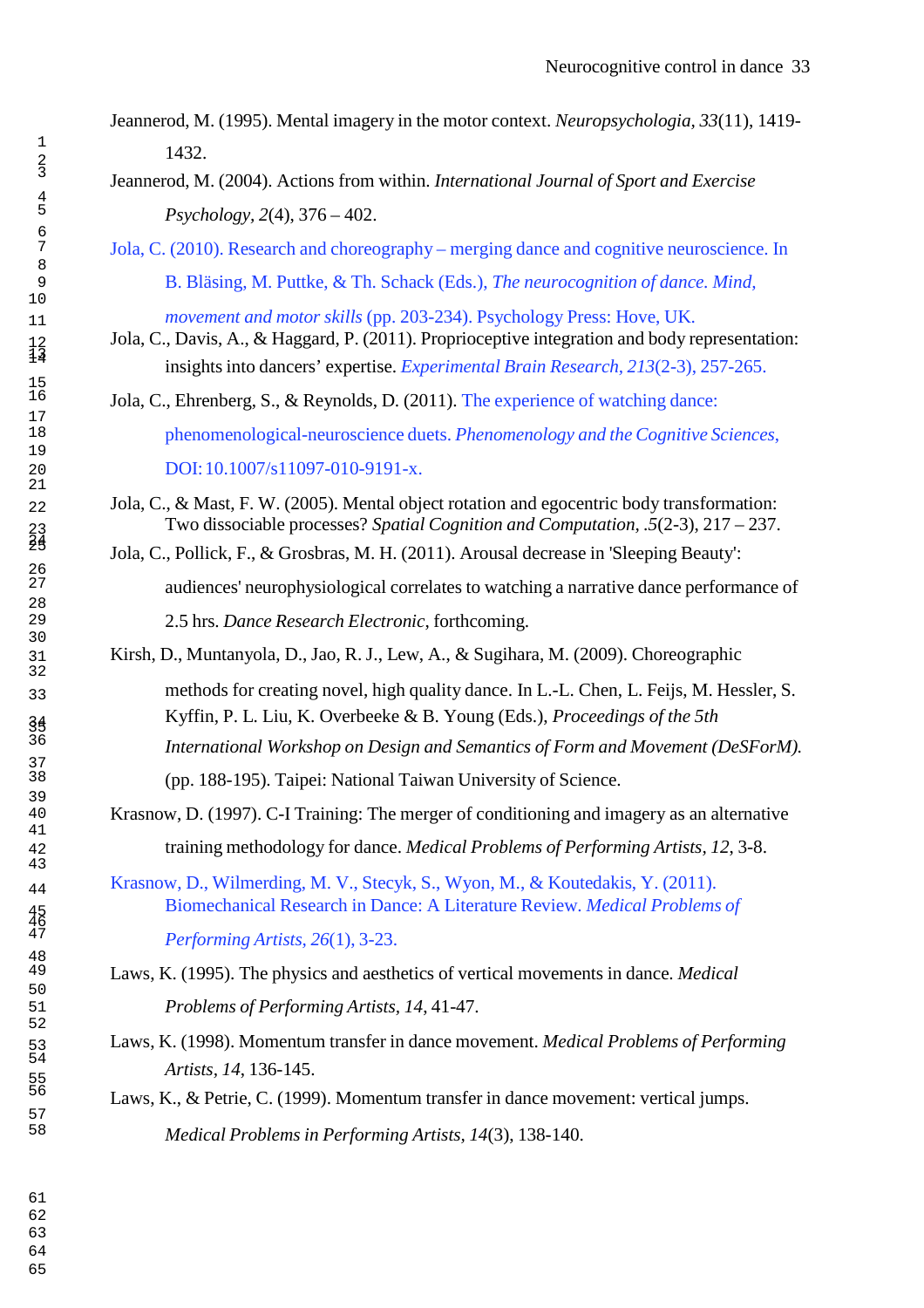Lepelley, M. C., Thullier, F., Koral, J., & Lestienne, F. G. (2006). Muscle coordination in complex movements during Jete in skilled ballet dancers. *Experimental Brain Research, 175*(2), 321-331.

Maduell, M., & Wing, A. M. (2007). The dynamics of ensemble: The case for flamenco. *Psychology of Music, 35*(4), 591-627.

May, J., Calvo-Merino, B., deLahunta, S., McGregor, W., Cusack, R., Owen, A., et al. (2011). Points in mental space: an interdisciplinary study of imagery in movement creation. *Dance Research Electronic*, forthcoming.

> Minvielle-Moncla, J., Audiffren, M., Macar, F., & Vallet, C. (2008). Overproduction timing errors in expert dancers. *Journal of Motor Behavior, 40*(4), 291-300.

Miura, N., Sugiura, M., Takahashi, M., Sassa, Y., Miyamoto, A., Sato, S., et al. (2010). Effect of motion smoothness on brain activity while observing a dance: an fMRI study using a humanoid robot. *Social Neuroscience, 5*(1), 40-58.

 Munzert, J., Zentgraf, K., Stark, R., & Vaitl, D. (2008). Neural activation in cognitive motor processes: comparing motor imagery and observation of gymnastic movements. *Experimental Brain Research, 188*(3), 437-444.

Nordin, S. M., & Cumming, J. (2007) Where, when, and how: A quantitative account of dance imagery. *Research Quarterly for Exercise and Sport, 78(4)*, 390-395.

 Opacic, T., Stevens, C., & Tillmann, B. (2009). Unspoken knowledge: Implicit learning of structured human dance movement. *Journal of Experimental Psychology: Learning, Memory, and Cognition, 35*(6), 1570-1577.

> Orgs, G., Dombrowski, J. H., Heil, M., & Jansen-Osmann, P. (2008). Expertise in dance modulates alpha/beta event-related desynchronization during action observation. *European Journal of Neuroscience, 27*(12), 3380-3384.

 Parsons, L. M. (1987). Imagined spatial transformation of one's body. *Journal of Experimental Psychology: General, 116*(2), 172-191.

Perrin, P., Deviterne, D., Hugel, F., & Perrot, C. (2002). Judo, better than dance, develops sensorimotor adaptabilities involved in balance control. *Gait & Posture, 15*(2), 187- 194.

 Phillips-Silver, J., Toiviainen, P., Gosselin N., Piche, N., Nozaradan, S., Palmer, C., & Peretiz, I. (2011). Born to dance but beat deaf: a new form of congenital amusia. *Neuropsychologia,* forthcoming.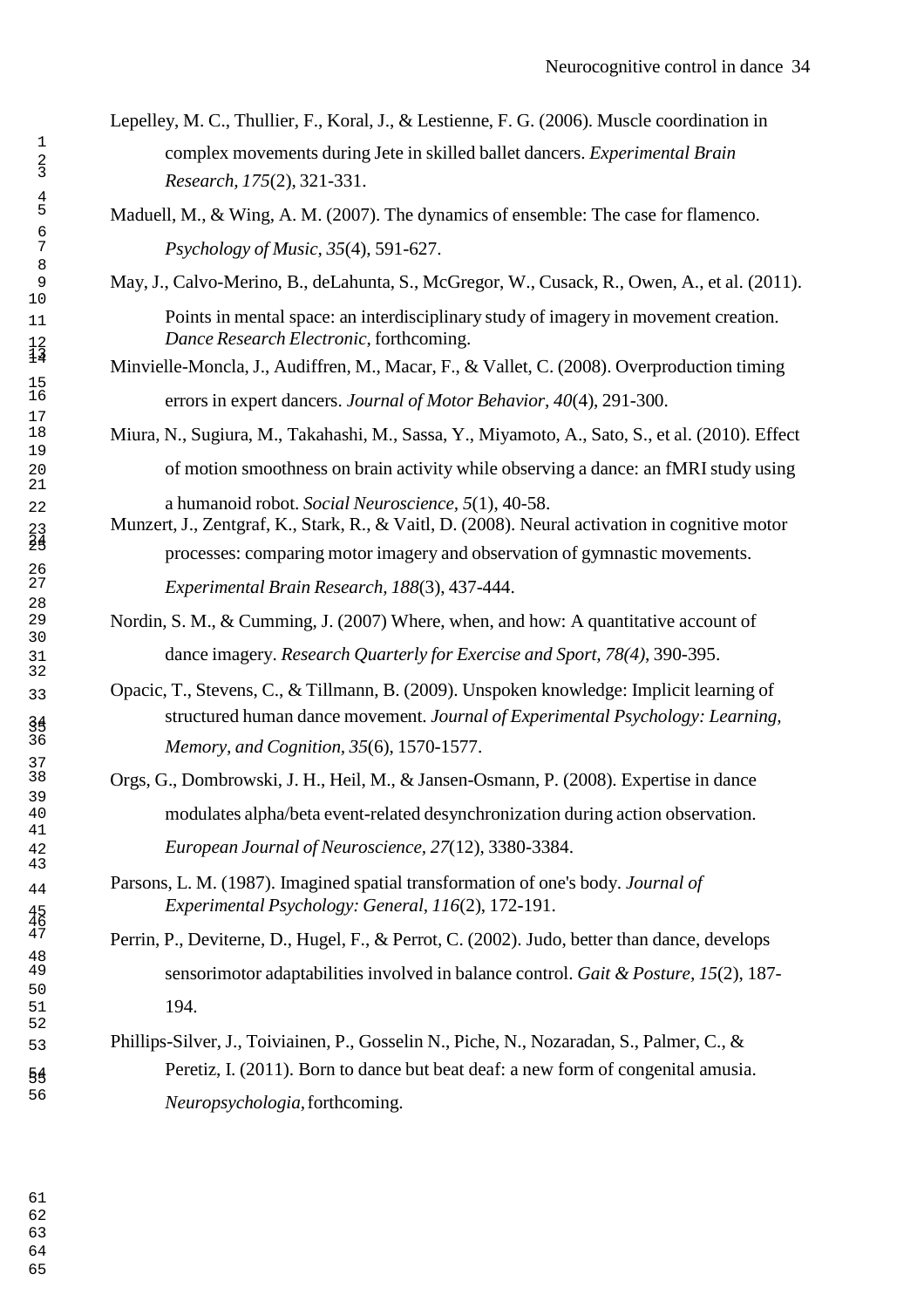- Ramsay, J. R., & Riddoch, M. J. (2001). Position-matching in the upper limb: professional <sup>1</sup>ballet dancers perform with outstanding accuracy. *Clinical Rehabilitation, 15*(3), 324- <sup>3</sup>330.
- 5 Rein, S., Fabian, T., Zwipp, H., Rammelt, S., & Weindel, S. (2011) Postural control and 7 functional ankle stability in professional and amateur dancers. *Clinical* 9 *Neurophysiology,* forthcoming.
- 11 Ricotti, L., & Ravaschio, A. (2011). Break dance significantly increases static balance in 9 years-old soccer players. *Gait & Posture 33*(3), 462-465.
	- Rizzolatti, G., & Sinigaglia, C. (2010). The functional role of the parieto-frontal mirror <sup>16</sup>circuit: interpretations and misinterpretations. *Nature Reviews Neuroscience, 11*(4), 264-274.
	- Rossi-Arnaud, C. M., Cortese, A., & Cestari, V. (2004). Memory span for movement
- 22 configurations: the effects of concurrent verbal, motor and visual interference. *Current* 23 *Psychology of Cognition, 22*, 335-349.
	- Sawada, M., Suda, K., & Ishii, M. (2003). Expression of emotions in dance: relation between 27 arm movement characteristics and emotion. *Perceptual & Motor Skills, 97*(3 Pt 1), 697-708.
- Schmit, J. M., Regis, D. I., & Riley, M. A. (2005). Dynamic patterns of postural sway in 33 ballet dancers and track athletes. *Experimental Brain Research, 163*(3), 370-378.
	- 34 Shepard, R. N., & Metzler, J. (1971). Mental rotation of three-dimensional objects. *Science,* <sup>36</sup>*171*(972), 701-703.
	- Smyth, M. M., & Pendleton, L. R. (1990). Space and movement in working memory. 40 *Quarterly Journal of Experimental Psychology A, 42*(2), 291-304.
- Smyth, M. M., & Pendleton, L. R. (1994). Memory for movement in professional ballet <sup>44</sup> dancers. *International Journal of Sport Psychology, 25*, 282-94.
	- Starkes, J. L., Caicco, M., Boutilier, C., & Sevsek, B. (1990). Motor recall of experts for <sup>47</sup>structured and unstructured sequences in creative modern dance. *Journal of Sport &* 49 *Exercise Psychology, 12,* 317-321.

51 Starkes, J. L., Deakin, J. M., Lindley, S., & Crisp, F. (1987). Motor versus verbal recall of 53 ballet sequences by young expert dancers. *Journal of Sport Psychology, 9*, 222-230.

- Starosta, W. (2000). Genetic or social determination of the direction of turns during physical <sup>56</sup>exercises. *Kineziologija, 18*, 33-40.
- <sup>58</sup>Stehle, E. (1997). *Performance and Gender in Ancient Greece: nondramatic poetry in its* setting. Princeton University Press.